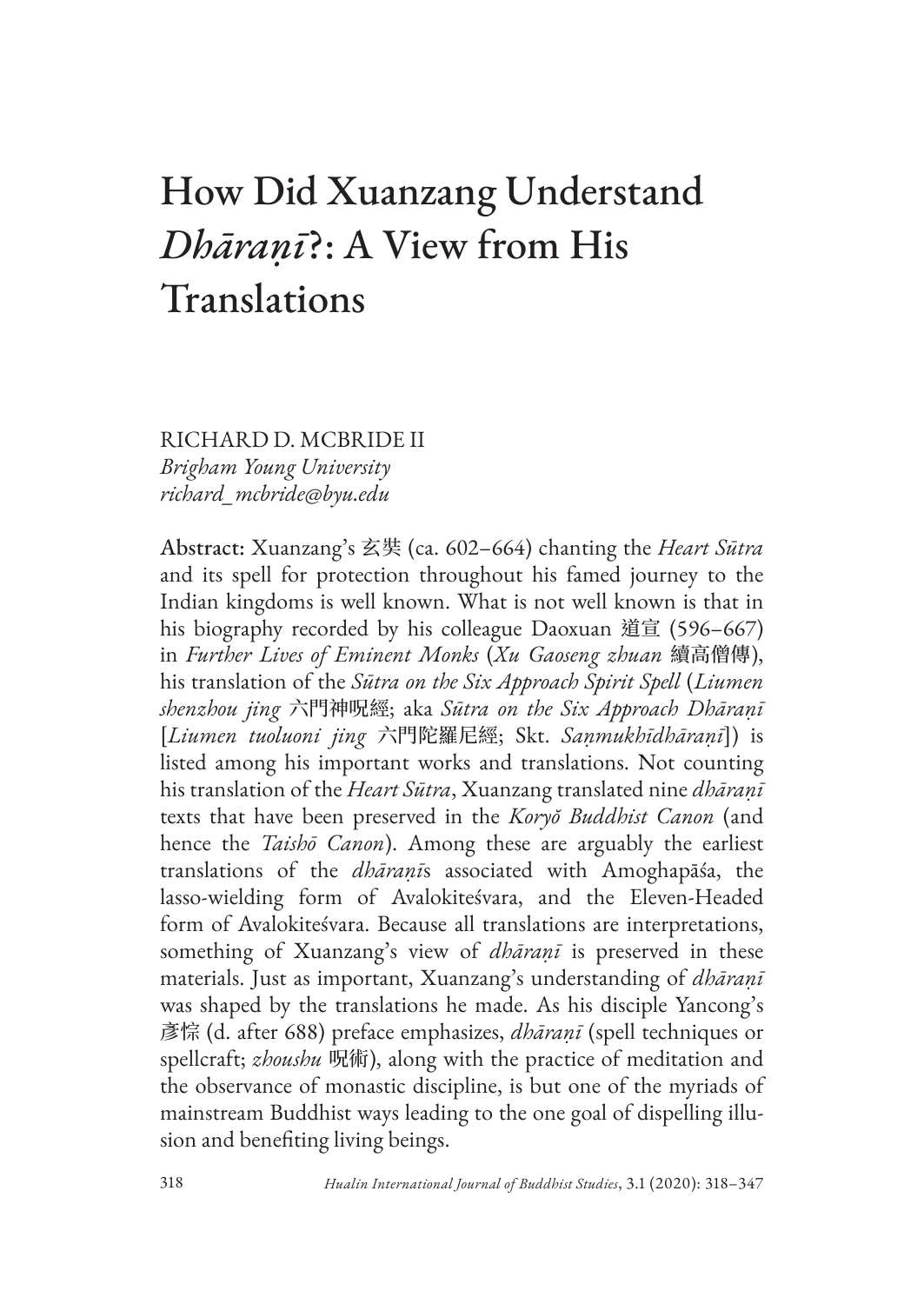Keywords: Xuanzang, *dhāraṇī*, *dhāraṇī sūtra*s, translations, thisworldly benefits, healing rituals, fire rituals (*homa*), bodhisattva practices

DOI: https://dx.doi.org/10.15239/hijbs.03.01.09

 $\bf V$ uanzang's constant recollection of the Bodhisattva Avalokiteśvara  $\boldsymbol{\Lambda}$ and chanting of the *Heart Sūtra*, including its spell for protection, throughout his famed journey to the Indian kingdoms is well known.1 What is not well known is that in his biography recorded by his colleague Daoxuan 道宣 (596–667) in *Further Lives of Eminent Monks* (*Xu Gaoseng zhuan* 續高僧傳), his translation of the *Sūtra on the Six Approach Spirit Spell* (*Liumen shenzhou jing* 六門神 呪經; aka *Sūtra on the Six Approach Dhāraṇī* [*Liumen tuoluoni jing* 六門陀羅尼經; Skt. *Saṇmukhīdhāraṇī*]) is listed among his important works and translations.2 Xuanzang's disciple and biographer, Yancong 彥悰 (d. after 688), mentions the *Sūtra on the Six Approach Dhāraṇī* three times, attesting to its importance to Xuanzang and his school. In addition, Xuanzang reportedly made a thousand hand copies of his translations of the *dhāraṇī*, the *Diamond Sūtra* (*Nengduan bore* 能斷般若), and the *Bhaiṣajyaguru Sūtra* (*Yaoshi* 藥 師), along with a thousand painted images and ten clay images of Maitreya.3 Not counting his translation of the *Heart Sūtra* (*Bore boluomiduo xin jing* 般若波羅蜜多心經, *T* no. 251), Xuanzang is

<sup>1</sup> *Da Tang Da Ci'en si sanzang fashi zhuan*, *T* no. 2053, 50: 1.224b7–8; cf. Li, trans., *A Biography*, 26. Waley, *The Real Tripitaka and Other Pieces*, 17, 19, and 98; Ch'en, *Buddhism in China*, 235; Wriggins, *Xuanzang*, 119–20; Nattier, 'The Heart Sūtra'.

<sup>2</sup> *Xu Gaoseng zhuan*, *T* no. 2060, 50: 4.455a24; cf. it is referred to as the *Liumen tuoluoni jing*, *T* no. 1360, 21: 1.878a.

<sup>3</sup> *Da Tang Da Ci'en si sanzang fashi zhuan*, *T* no. 2053, 50: 6.254a6–11; *T* no. 2053, 50: 6.254a24–28; and *T* no. 2053, 50: 10.276c24–277a10.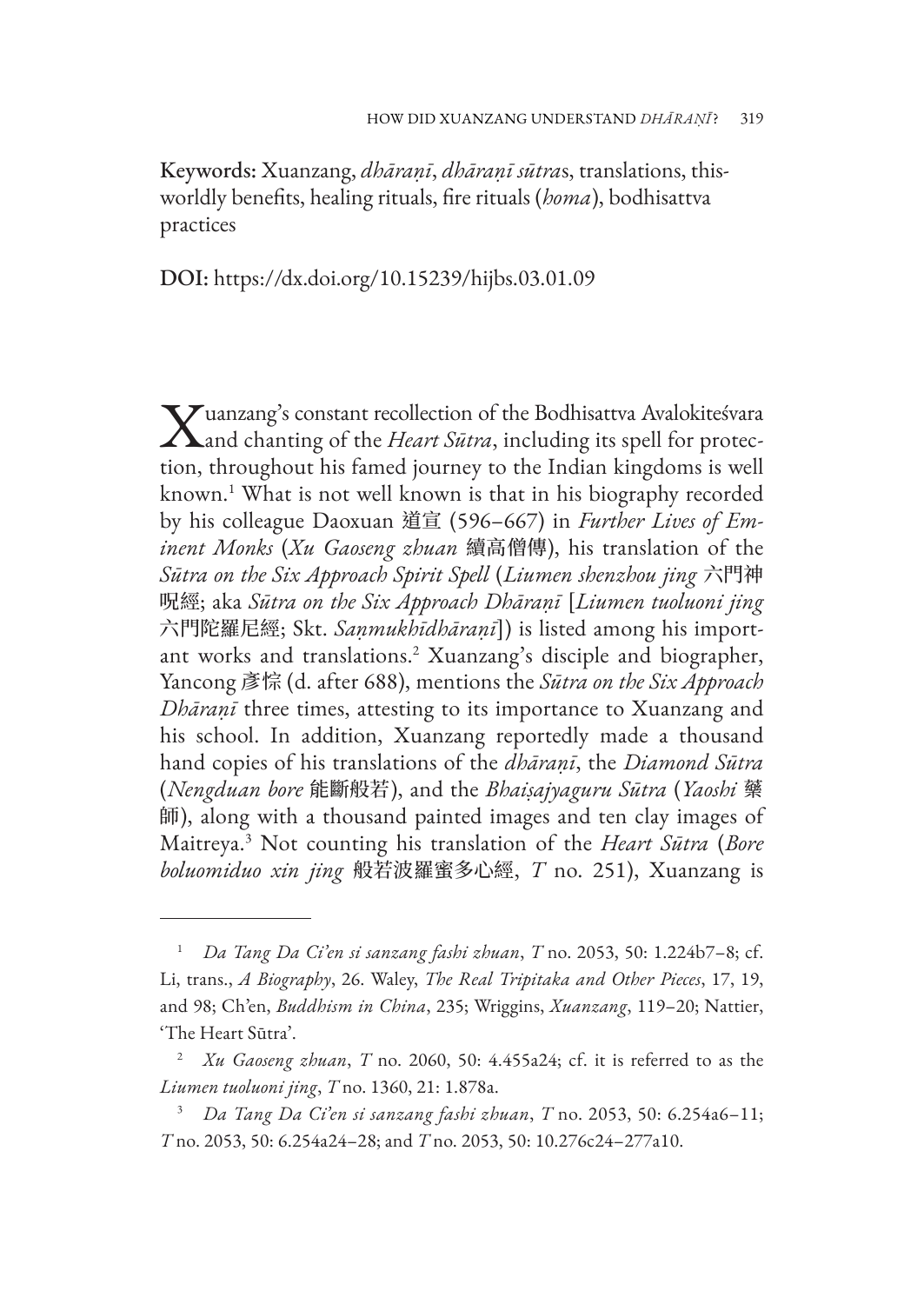associated with nine *dhāraṇī* texts that have been preserved in the *Koryŏ Buddhist Canon* (and hence the *Taishō Canon*). Because all translations are interpretations, something of Xuanzang's views on *dhāraṇī* are preserved to a certain extent in these materials. Just as important, Xuanzang's understanding of *dhāraṇī* was shaped by the translations he made.

How did Xuanzang, the famed pilgrim, translator, proponent of Yogācāra Buddhism, and devotee of the bodhisattvas Avalokiteśvara and Maitreya, understand *dhāraṇī*? To accomplish this purpose, I translated seven of the eight extant translations of *dhāraṇī sūtra*s by Xuanzang. For this study I did not translate the \**Amoghapāśahṛdaya* or *Sūtra on the Heart of the Spirit Spell of Amoghapāśa* (*Bukong juansuo shenzhou xin jing* 不空罥索神咒心經, *T* no. 1094). One other remaining spell text, *Five Spells* (*Zhou wu shou* 咒五首, *T* no. 1034), is a list of five *dhāraṇī* re-transliterated by Xuanzang in 664, as his last translation prior to his death. Because there are no procedures or explanations of the benefits of use, only the names of spells, I do not examine it in this study.

A close reading of these seven spell *sūtra*s translated by Xuanzang suggests that the famous translator recognized three interrelated purposes of *dhāraṇī*: (1) providing benefits and bliss to living beings; (2) furnishing a proficient means of dealing with demonic, illness-causing entities; and (3) producing conditions conducive to advancement on the bodhisattva path. All of Xuanzang's translations of *dhāraṇī* texts function like simple ritual manuals that emphasize the efficacy of the *dhāraṇī* introduced in the text. In Xuanzang's translations, *dhāraṇī* did not function as codes that encapsulate the doctrine of a *sūtra*, they were powerful and efficacious spells and incantations. His translations are primarily straight-forward and simple ritual texts that encourage the preservation and recitation of a particular *dhāraṇī*. Of these, Xuanzang's translations of the \**Avalokitesvaraikādaśamukha-dhāraṇī* or *Sūtra on the Heart of the Spirit Spell of the Eleven-Headed Avalokiteśvara* (*Shiyimian shenzhou xin jing* 十一面神呪心經, *T* no. 1071) and the *Sūtra on the Heart of the Spirit Spell of Amoghapāśa*, however, preserve more detailed observances. Xuanzang's understanding of *dhāraṇī* ritual for treating demonic and other forms of illness was broad enough to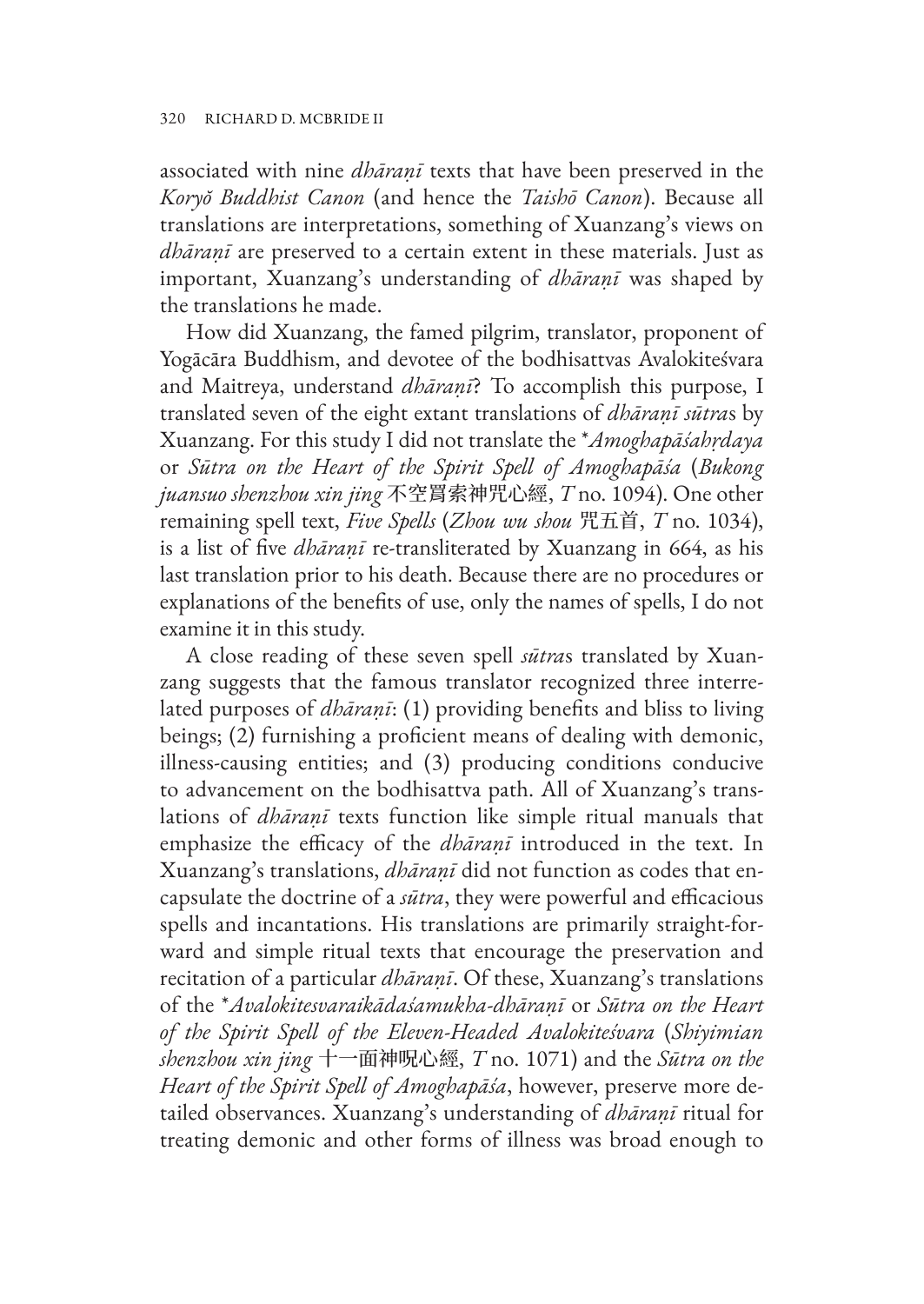include elementary fire rituals (*homa*). Xuanzang's understanding of *dhāraṇī* fleshes out my previous research and provides important insight and evidence supporting the view that *dhāraṇī* were mainstream Mahāyāna Buddhism in seventh-century East Asia.4

As one of the most important proponents of doctrinal Buddhism in seventh-century East Asia, Xuanzang was certainly familiar with the classification of a *dhāraṇī* that might function like a mnemonic device to encapsulate or encode the doctrinal significance of a *sūtra*. *Dhāraṇī* are defined broadly in mainstream Mahāyāna literature as being comprised of four types: 'dharma *dhāraṇī*' (*fa tuoluoni* 法陀 羅尼), 'meaning *dhāraṇī*' (*yi tuoluoni* 義陀羅尼), 'spell or spell-technique *dhāraṇī*' (*zhou tuoluoni* 呪陀羅尼), and 'acquiescence *dhāraṇī*' (*ren tuoluoni* 忍陀羅尼). Xuanzang deploys this set of four types of *dhāraṇī* in his seminal Chinese translation of the *Yogācārabhūmi* (*Yuqie shidi lun* 瑜伽十地論, *T* no. 1579), following earlier translations and exegesis, including Dharmakṣema's (Tanwuchen 曇無 讖, 385–433) translation of the *Bodhisattvabhūmi* (*Pusa dichi jing* 菩薩地持經, *T* no. 1581) and Bodhiruci's (Putiliuzhi 菩提流支, fl. 508–527) translation of \**Daśabhūmika-sūtra-śāstra* (*Shidijing lun* 十地經論, *T* no. 1522) (See Table 1: Classifications of *Dhāraṇī* in Exegesis). Of these four classifications employed commonly and conventionally by Xuanzang and others, the first two correspond to the strict definition of *dhāraṇī* commonly held by some modern scholars who regard *dhāraṇī* as mnemonic codes that enable one to maintain or preserve large amounts of the Buddhist teaching in one's memory.<sup>5</sup> In this respect they are powerful because of the link forged with the preservation of Buddhist *sūtra*s, the word of the Buddha. The fourth, acquiescence *dhāraṇī*, are the adornment of all bodhisattvas since they abide peacefully with all dharmas, knowing the great secret—which is the esoteric teaching of the Mahāyāna

<sup>4</sup> See, for instance, McBride, 'Dhāraṇī and Spells in Medieval Sinitic Buddhism'; 'Practical Buddhist Thaumaturgy'; and 'Wish-fulfilling Spells and Talismans'.

<sup>5</sup> See Braarvig, 'Dhāraṇī and pratibhāna'; Davidson, 'Studies in *Dhāraṇī* Literature I' and 'Studies in *Dhāraṇī* Literature II'.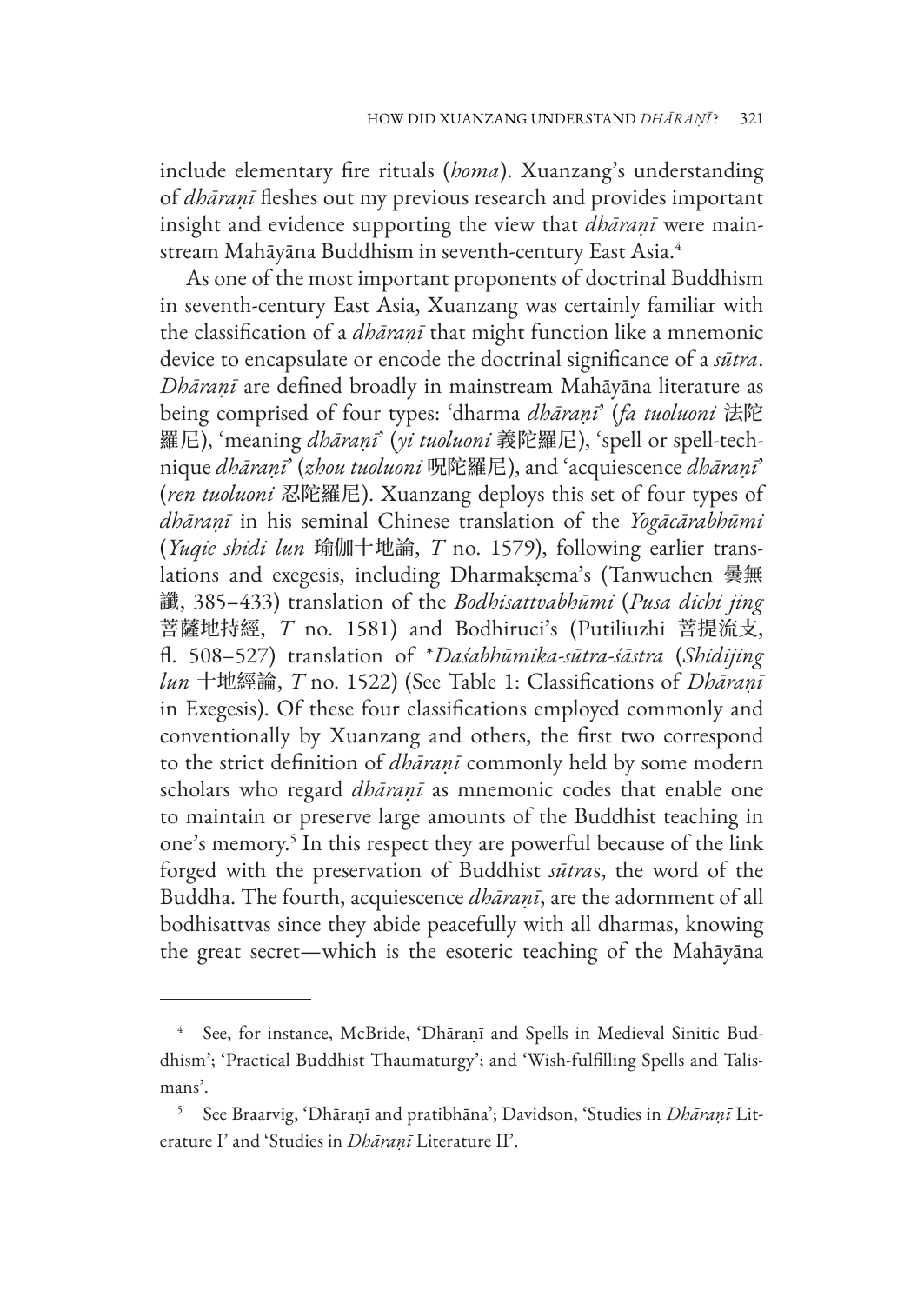#### 322 RICHARD D. MCBRIDE II

and which is only intelligible to true bodhisattvas—that all dharmas are neither produced nor destroyed and that they are all originally quiescent (nirvāṇa). The third kind, 'spell technique' *dhāraṇī*, or *mantra-dhāraṇī* in Sanskrit, is important because, in my opinion, it demonstrates that in early medieval Sinitic Buddhism (ca. 317–907) the concept of *dhāraṇī* had subsumed mantra, which are found in all Indian religions. All of the *dhāraṇī* translated by Xuanzang fall into this third category.

#### Benefits and Bliss

The most prominent recurring theme in Xuanzang's translations of *dhāraṇī* is the idea that *dhāraṇī* are preached and their associated procedures are explained for the benefit of and to invoke or cause peace and bliss for all living beings. The *Sūtra on the Six Approach Dhāraṇī* (*Liumen tuoluoni jing* 六門陀羅尼經, *T* no. 1360), for instance, begins with the Buddha making the following assertion: 'O good sons, if you desire to benefit and give peace and bliss to living beings, you should receive the procedure of this *dhāraṇī* in six approaches' (爾時世尊告諸菩薩. 善男子若欲利益安樂眾生. 汝當受此六 門陀羅尼法).<sup>6</sup> Further developing this theme, Xuanzang's translation of the *Sūtra on the Dhāraṇī for Bearing Banners and Seals* (*Sheng chuangbeiyin tuoluoni jing* 勝幢臂印陀羅尼經, *T* no. 1363) reports that Mahābrahmā and a heavenly throng respectfully addressed the Buddha with the following question:

O World-Honored One, because we desire [to give] benefits and bliss to all sentient beings, we seek to realize unsurpassed, perfect bodhi, to have compassionate vows pervade our thoughts, and accomplish equal enlightenment (*dengzhengjue* 等正覺). Having great spiritual powers endowed with great compassion, how can we manifest [this compassion] to all categories of sentient beings who have fallen into [paths of rebirth as] denizens of hell, hungry ghosts, and beasts of

<sup>6</sup> *Liumen tuoluoni jing*, *T* no. 1360, 21: 1.878a8–9.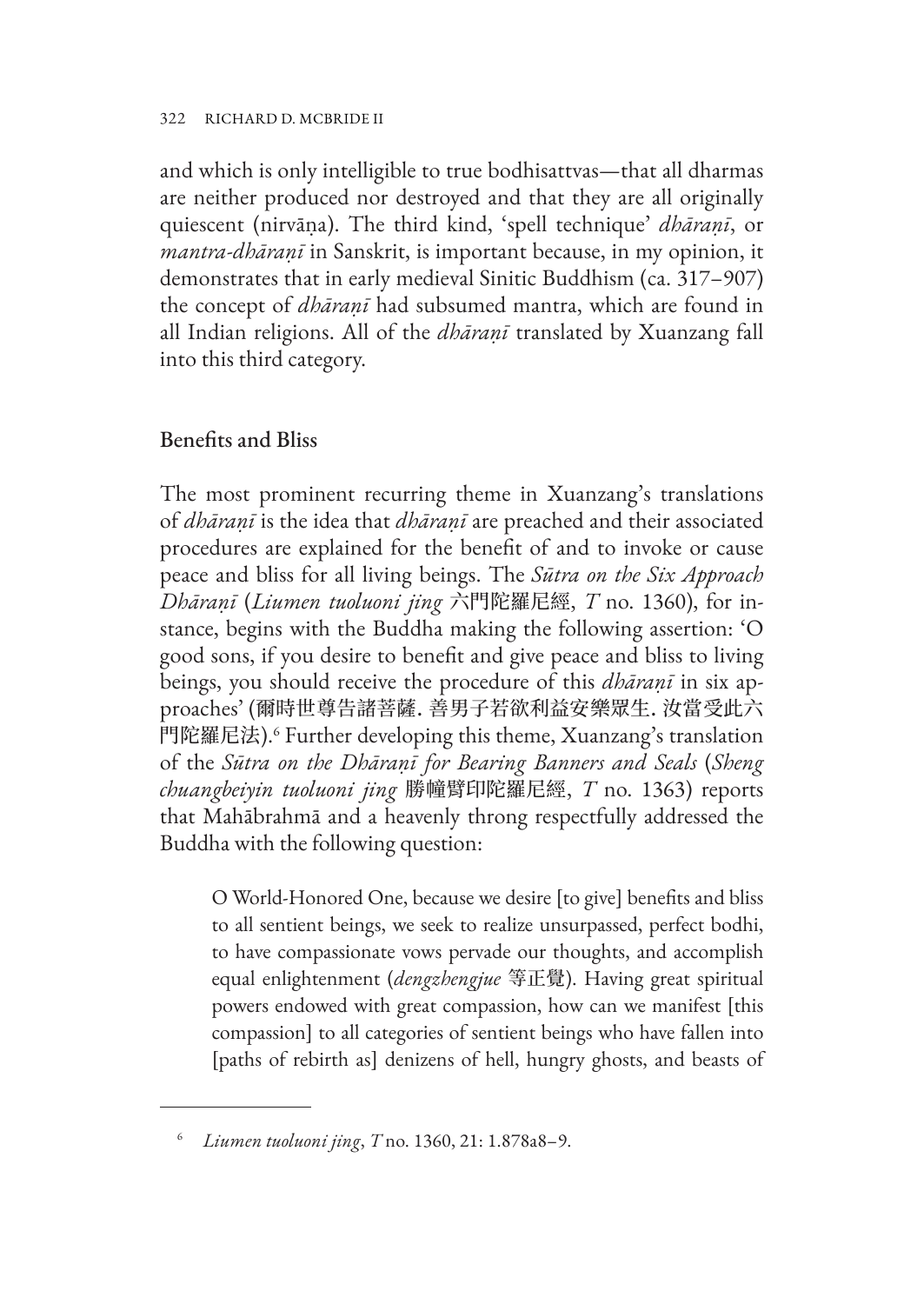burden, as well among the humans and gods, who endure all manner of severe suffering and not set up skillful means to relieve them? We only desire to take pity [on these living beings] and liberate them from their tribulations.

世尊在昔, 為欲利樂諸有情故, 求證無上正等菩提. 悲願熏心, 成等 正覺. 有大神力, 具大慈悲. 何故現見, 諸有情類? 墮在地獄, 餓鬼 傍生, 及人天中, 受諸劇苦. 不設善巧, 方便濟拔. 惟願哀愍, 令脫 苦難.<sup>7</sup>

The *dhāraṇī* called 'Victory Banners and Arm Seals' (*shengchuang biyin* 勝幢臂印), which is said to be a 'wholesome method for relieving tribulations', is the solution to this problem.8 Thus, the idea that benefits and bliss for living beings can be brought to pass by relying on *dhāraṇī* pervades several of Xuanzang's translations. A few more examples will more fully flesh out Xuanzang's position on *dhāraṇī* being beneficial for all living beings. In the *Sūtra on the Heart of the Spirit Spell of the Eleven-Headed Avalokiteśvara*, the Bodhisattva Avalokiteśvara says:

I have a spirit spell heart (*shenzhou xin* 神呪心) called 'Eleven Headed', endowed with great majestic power, which has been preached by all eleven *koṭi*s of buddhas. I will now preach it because I desire to benefit and cause peace and bliss for all sentient beings, eliminate all illnesses, and eradicate all unwholesomeness, put a stop to all inauspiciousness, hold off all unwholesome dreams, and hinder all untimely deaths. I desire to cause the calming and purifying of all people with unwholesome minds, give peace and bliss to those who have anxieties and suffering, provide reconciliation for those who have adversaries (*yuandui* 怨對), eradicate all demonic hindrances, and accomplish all one mentally desires and seeks. O World-Honored One, I have not seen a god, or demon, or Brahmā, or śramaṇa, or brāhmaṇa, and so forth, who protected his body by means of this

<sup>7</sup> *Sheng chuangbeiyin tuoluoni jing*, *T* no. 1363, 21: 1.882c16–21.

<sup>8</sup> *Sheng chuangbeiyin tuoluoni jing*, *T* no. 1363, 21: 1.882c25–26.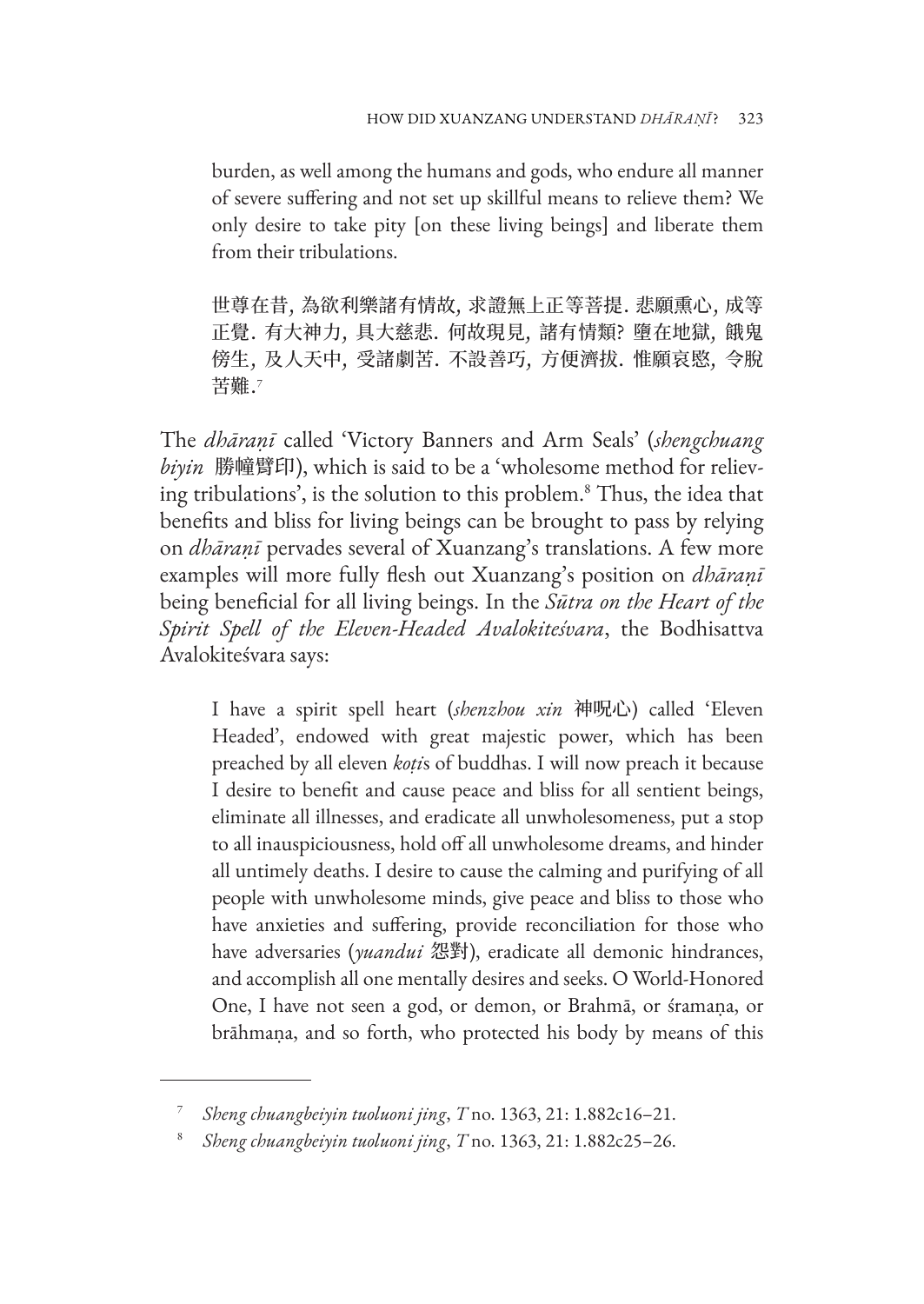#### 324 RICHARD D. MCBRIDE II

spell, who preserved (*shouchi* 受持), verbally recited, copied, and distributed, who was able to be injured by any manner of calamities, demonic hindrances, swords and staves, poison, imprecations (*yandao* 厭禱),9 and spell techniques (*zhoushu* 呪術). By means of this spirit spell wherever one dwells, if boundaries have been made either near or far, I also do not see something being able to cross over and vex them, it only removes the response and ripening of determined unwholesome karma.

我有神呪心, 名'十一面', 具大威力. 十一俱胝諸佛所說, 我今說 之. 欲利益安樂一切有情、除一切病故, 滅一切惡故; 為止一切不吉 祥故; 為却一切惡夢想故; 為遮一切非時死故; 欲令諸惡心者得調 淨故; 有憂苦者得安樂故; 有怨對者得和解故; 魔鬼障礙皆消滅故; 心所願求皆稱遂故. 世尊! 我不見世間, 若天、若魔、若梵、若沙門、 若婆羅門等, 以此神呪, 防護其身. 受持讀誦, 書寫流布, 而為一切 災橫、魔障、刀杖、毒藥、厭禱、呪術所能害者, 我亦不見, 以此神呪 隨所住處, 若遠若近, 結作界已. 有能越之, 來相嬈害, 唯除決定, 惡 業應熟.<sup>10</sup>

Thus, Avalokiteśvara preaches his *dhāraṇī* called 'Eleven Headed' because of his desire to provide benefits and bliss to all living beings. Xuanzang's translation emphasizes that the possession and preservation of the spell renders the one who chants it or carried it on his body invincible and unassailable to natural calamities, demonic infestations, weapons, poisons, curses, and unsolicited spells used against someone. In essence, the power of the *dhāraṇī* establishes a cordon of protection and prosperity around the person who preserves, chants, copies, and distributes it. The final passage of the *sūtra* reiterates the purpose of this *dhāraṇī* as promoting peace and bliss among living beings:

<sup>9</sup> An imprecation is a kind of curse. Sometimes the compound *yandao* 厭 禱 is used to translate *vetāla*. *Vetāla* are ghost-like beings or spirits of Indian mythology who haunt or inhabit cadavers and charnel grounds. The *vetāla* has the power to make the cadaver move and it can enter or leave such a body at will. Here, however, I think 'imprecation' is more appropriate.

<sup>10</sup> *Shiyimian shenzhou xin jing*, *T* no. 1071, 20: 1.152a24–b7.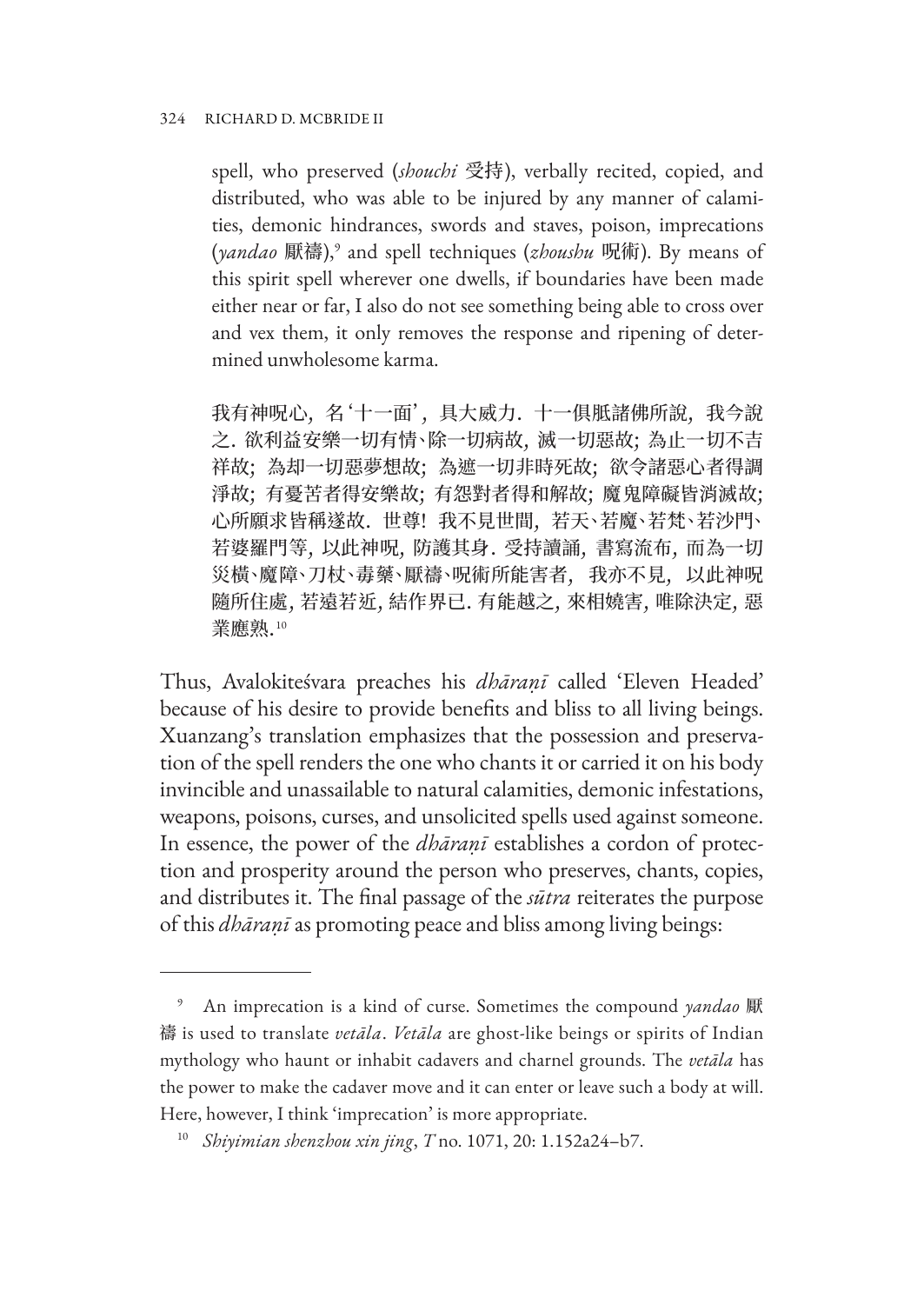At this time the Bodhisattva-Mahāsattva Avalokiteśvara explained this sūtra, all in the great assembly simultaneously uttered praise: 'Well done! Well done, great beings. You have been able to desire benefits and peace and bliss for all sentient beings; hence, you have explained this spirit spell. We will follow it joyfully and also desire to receive and retain it'.

爾時觀自在菩薩摩訶薩說此經已, 一切大眾同時讚言, '善哉, 善哉, 大士! 乃能為欲利益安樂諸有情故, 說此神呪, 我等隨喜, 亦願受持'.<sup>11</sup>

In Xuanzang's translation of the *Sūtra on the Dhāraṇī for Maintaining the World* (*Chishi tuoluoni jing* 持世陀羅尼經, *T* no. 1162), the Buddha says that 'the power of the spirit spell [viz. *dhāraṇī*] is inconceivable, for it will cause all sentient beings to obtain benefits and bliss' (此神呪力, 不可思議; 令諸有情, 皆獲利樂).12 Then, after the transliteration of the *dhāraṇī*, Xuanzang's translation further describes the beneficial and blissful matters associated with mastery of this *dhāraṇī*:

This *dhāraṇī* is endowed with great spiritual power. If good sons and good daughters preserve [this *dhāraṇī*] and preach it for others with an utmost mind (sincere mind), all unwholesome ghosts, gods, dragons, yakṣas, humans-yet-not-humans, and so forth, will not be able to harm [them]. All manner of beneficial and blissful matters will increase day and night. If they are able to make offerings to the three jewels with utmost sincerity and chant (*niansong* 念誦) this kind of *dhāraṇī* for the space of seven days and nights without any momentary lapses, all the gods, dragons, and spirits will rejoice, and the wealth and grain they need will appear by itself as unseen rain. Famines and plagues will all be eradicated, and the sinful hindrances people possess will be utterly annihilated. All that is dangerous and fear-invoking will be pacified, and blessing and wisdom will gradually increase, and that which is sought after will

<sup>11</sup> *Shiyimian shenzhou xin jing*, *T* no. 1071, 20: 1.154c23–36.

<sup>12</sup> *Chishi tuoluoni jing*, *T* no. 1162, 20: 1.667a8–9.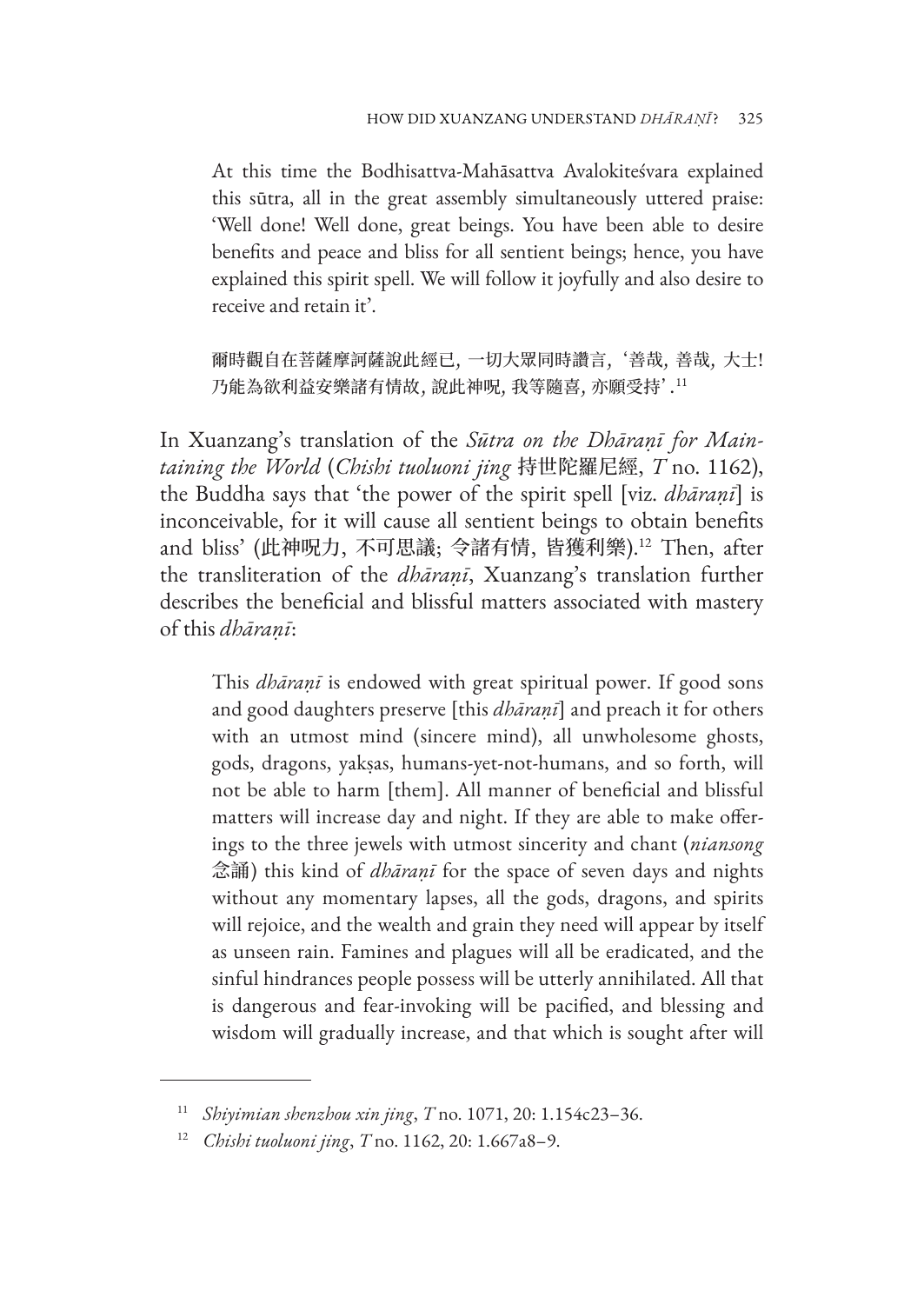be as one wishes. They will speedily realize unsurpassed, perfect enlightenment and bodhi.

此陀羅尼, 具大神力. 若有善男子、善女人, 至心受持, 廣為他說. 諸 惡神鬼、天龍、藥叉、 人、非人等, 皆不能害. 諸利樂事, 晝夜增長. 若 能至誠供養三寶, 念誦如是大陀羅尼, 經七晝夜, 時無暫闕. 諸天龍 神, 皆生歡喜. 自末冥雨所須財穀, 飢饉疫癘, 皆悉消除. 所有罪障, 無不殄滅. 一切危懼, 並得安寧. 福慧漸增, 所求如意. 速證無上正 覺菩提.<sup>13</sup>

The translation then goes on to describe how if people preserve the *dhāraṇī*, remember it, think about it, chant it, maintain it, and preach it widely to others, the benefits and bliss they seek will absolutely be brought to pass.<sup>14</sup> The simple compound 'benefits and bliss' (*lile* 利樂) appears six times in the *Sūtra on the Dhāraṇī for Maintaining the World*. There is nothing particularly special or unique about Xuanzang's use of this compound, however, because 'benefits and bliss' is a conventional stock phrase used in numerous *sūtra*s translated before and after Xuanzang's time, as well as in Mahāyāna and non-Mahāyāna Buddhist texts.

#### *Dhāraṇī* and Disease Treatment

In India and Central Asia, as well as China and East Asia, illness and disease were generally believed to be caused by all manner of spirits, demons, and creatures.15 Although some scholars seem to hold the opinion that the treatment of demon-induced disease is somehow Esoteric or Tantric, we must remember that the names of many of these sickness-causing spirits are also found in such mainstream

<sup>13</sup> *Chishi tuoluoni jing*, *T* no. 1162, 20: 1.667a28–b6.

<sup>14</sup> *Chishi tuoluoni jing*, *T* no. 1162, 20: 1.667b7–8: 爾時佛告妙月長者. 汝應 信受此陀羅尼. 憶念誦持廣為他說. 所求利樂無不諧遂.

<sup>15</sup> See, for instance, Smith, *The Self Possessed Deity*; Strickmann, *Chinese Magical Medicine*.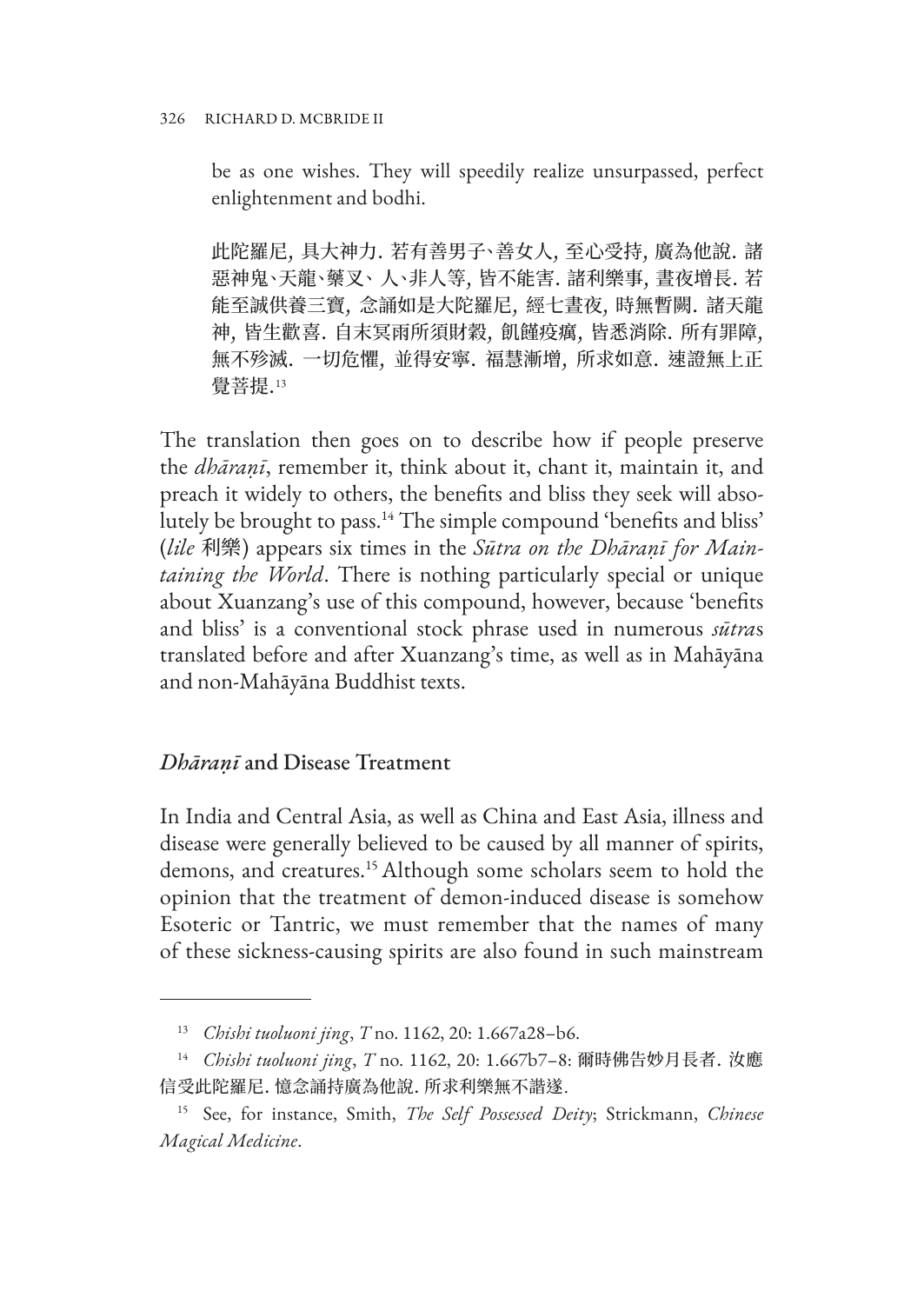Mahāyāna *sūtra*s as the *Lotus Sūtra*. These same illness-invoking imps also pervade Xuanzang's translations of *dhāraṇī*. In this section I will examine the efficacy of *dhāraṇī* in treating disease. For instance, the *Sūtra on the Heart of the Spirit Spell of the Eleven-Headed Avalokiteśvara* reports:

O World-Honored One, although these kinds of spirit spells are incomplete, they are yet able to bring about several kinds of undertakings. If one chants them with a sincere mind, he will absolutely obtain his desires. If one suffers from malaria, and suffers feverish fits once a day, once every two days, once every three days, or once every four days; or if one suffers from a ghost-induced illness, something caused by a *pūtanā*, 16 something caused by a *dākiṇi*, 17 something caused by a *piśāca*, 18 something cause by a *kaṭapūtanā*, 19 something caused by a madness-inducing ghost (*diangui* 癲鬼), something caused by an epilepsy-inducing ghost (*xiangui* 癎鬼), or something caused by all manner of other unwholesome ghosts, all of these, if one makes incantations over patients by means of this spell one hundred and eight times they will be able to be healed.

<sup>17</sup> A *dākiṇi* (*chaqini* 茶耆尼, also written *chazhini* 茶枳尼) is a demon in the following of the goddess Kali who feeds on human flesh. They can be understood generally as vengeful female spirits, deities, imps, or fairies.

<sup>19</sup> A *kaṭapūtanā* (*jietuobudana* 羯吒布怛那, also written *jiazhafudanna* 迦吒 富單那) is a kind of hungry ghost. It has been translated into Chinese as 'awful smelling ghost' (*qixiugui* 奇臭鬼) and 'extremely putrid ghost' (*jixiugui* 極臭鬼).

<sup>16</sup> A *pūtanā* (*buduogui* 部多鬼), also transliterated as *fuchagui* 浮茶鬼 or *fudanna* 富單那, is translated into Chinese as a 'putrid hungry ghost' (*xiu'egui*  臭餓鬼). Among hungry ghosts, the *pūtanā* is said to be the happiest and most prosperous. In Hinduism, Pūtanā (Putrefaction) is the name of a *rākṣasī* (demoness) who is killed by the infant god Krishna. Pūtanā is also considered to be foster-mother of Krishna because she breast-fed him, although the demoness fed him with the purpose of killing him with poisoned milk. Thus, Pūtanā is usually described as an infantile disease or bird, symbolizing danger to infants and children—and it is even symbolic of a bad mother.

<sup>18</sup> A *piśāca* (*bishezhe* 畢舍遮) is a meat-eating demon.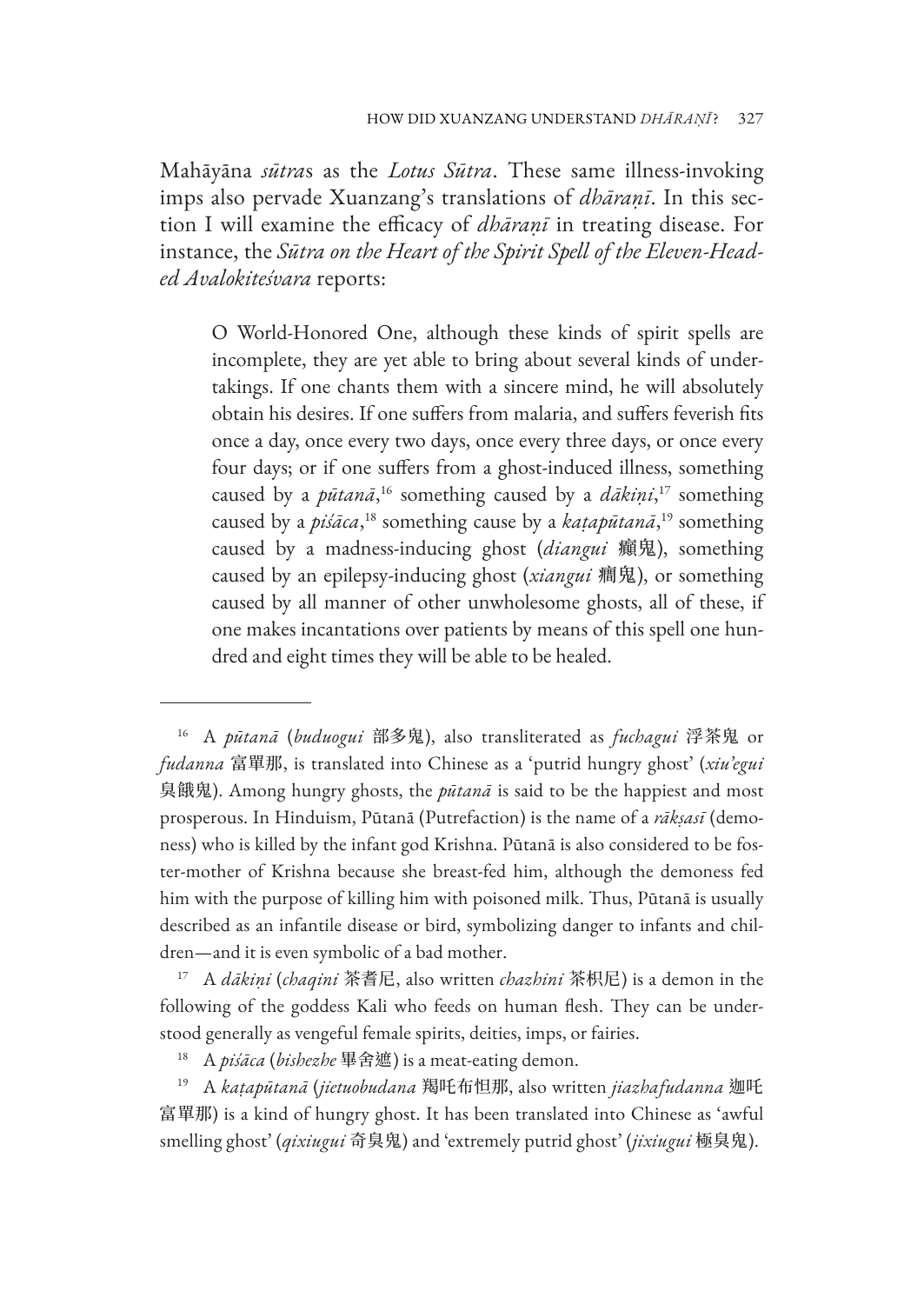世尊! 如是神呪, 雖不成立, 而亦能作種種事業. 至心念誦, 無不獲 願. 若患瘧病, 或一日一發、或二日一發、或三日一發、或四日一發. 若患鬼病, 或部多鬼所作、或茶耆(上聲呼)尼所作、或畢舍遮所作、 或羯吒(平聲呼)布怛那所作、或癲鬼所作、或癎鬼所作、或餘種種惡 鬼所作、皆以此呪,呪彼患者,一百八遍,即得除愈.20

Xuanzang's translation asserts that this *dhāraṇī* will efficaciously treat all manner of illnesses and discomforts induced by a wide variety of spirits, ghosts, and demons. Malaria, madness, and epilepsy are the only illnesses referred to by name, but Xuanzang's translation asserts that any illness caused by a *pūtanā*, *dākiṇi*, *piśāca*, *kaṭapūtanā*, and other spirit beings will be cured by the *dhāraṇī*. What is also significant is that any practitioner, and so one assumes that this includes laymen and laywomen, can invoke the power of the *dhāraṇī* to cure illness and disease by following the simple procedure described by Xuanzang in the *sūtra*.

In his translation of the *Sūtra on the Heart of the Spirit Spell of the Eleven-Headed Avalokiteśvara*, Xuanzang articulates how to make an eleven-faced or eleven-headed image of Avalokiteśvara and various ritual practices associated with it to accomplish various purposes. Some of the faces are wrathful and some compassionate. Some of the *dhāraṇī* presented in the *sūtra* are used to empower substances, such as spell-knots and threads, that are tied on different faces of the image, burned in front of the image, and so forth. One such image ritual describes the use of five-colored thread to make spell-knots to get control of an illness afflicting an individual:

If one with serious hindrances uses a five-colored thread, intones the spell, and makes a knot, one time [chanting the spell] per one knot, and all together makes one hundred and eight knots, and he fastens them on the sick person's neck or fastens them on his arms, his sinful hindrances will be eradicated, his illnesses will immediately be healed. If one suffers from boils, tumors, ulcerous skin sores, smallpox, gangrenous ulcers, and so forth, all manner of unwholesome

<sup>20</sup> *Shiyimian shenzhou xin jing*, *T* no. 1071, 20: 1.153c13–19.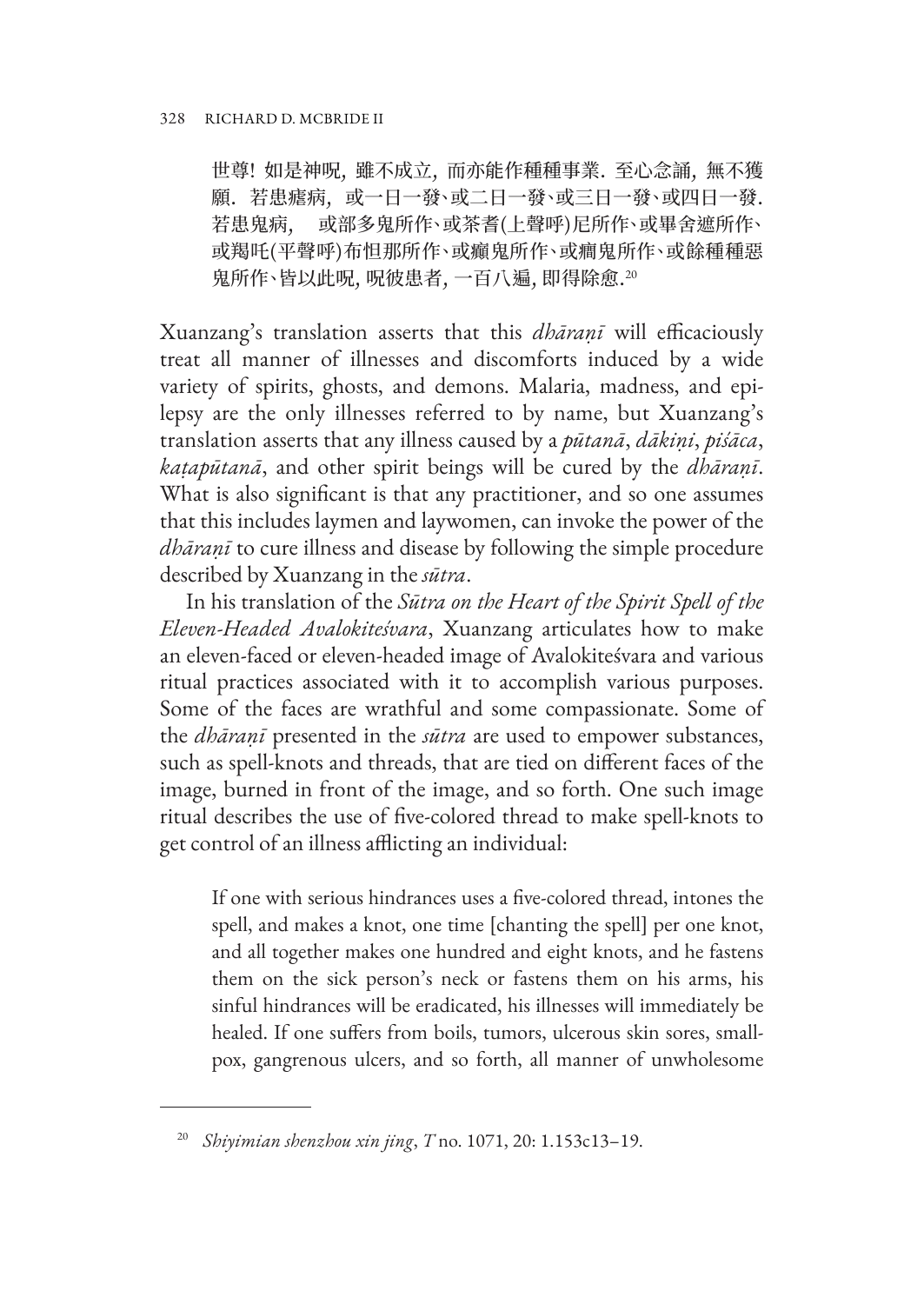illnesses, or if one is injured by a blade, an arrow, a lance, or so forth, or if one is stung by a snake, scorpion, centipede, poisonous wasp, or so forth, all of these, if one incants this spell seven times, they will be able to be healed. If one has serious hindrances, enchant yellow earthen clay seventeen times, apply it to the sores, and his suffering will be healed. If one's skin becomes inflamed, or one suffers from paralysis, blindness, deafness, a chronically stuffy nose, or dimwittedness, he should chant this spell with a sincere mind and if he incants it over a patient one hundred and eight times, the illness will immediately be healed. If one with serious hindrances lightly fries birch tree bark and laurel tree incense in oil or butter, and throughout the process incants [the spell] seven times, and then applies it to his body or drips it into his ears or nose, or causes it to be swallowed, that which he suffers from then be healed. If one suffers from all manner of other illnesses, all of them should be treated by chanting this spell over it with a sincere mind, or one should chant by oneself and one will be healed immediately.

若障重者, 用五色縷, 誦呪作結. 一遍一結, 凡一百八結. 以繫病人 頸上, 或繫臂上, 罪障消滅, 病即除愈. 若患丁腫、癰腫、瘻瘡、疱瘡、 疽瘍、癬等種種惡病, 若被刀箭、牟矟等傷, 蛇蠍、蜈蚣、毒蜂等螫, 皆以此呪, 呪之七遍, 即得除愈. 若障重者, 呪黃土埿至一七遍. 用 塗病處, 所苦得除愈. 若患緩風、偏肤風、耳聾、鼻塞、癥風等病, 皆應 至心念誦此呪. 呪彼患者一百八遍, 病即除愈. 若障重者, 以油或酥, 煎樺皮及青木香, 每呪七遍, 即用塗身, 或滴耳鼻. 或令服之, 所患 便愈. 若有所餘種種疾病, 皆應至心, 以此呪之. 或自念誦, 即得除 差.21

One scholar asserts that Xuanzang's translation of the *Sūtra on the Heart of the Spirit Spell of the Eleven-headed Avalokiteśvara*, being the shortest of the extant translations, is the most basic recension of the *dhāraṇī* on the eleven-headed Avalokiteśvara. Being primarily concerned with healing, he asserts it contains only mantras and suggests that it either represents a variant or an earlier version of the

<sup>21</sup> *Shiyimian shenzhou xin jing*, *T* no. 1071, 20: 1.153c19–154a2.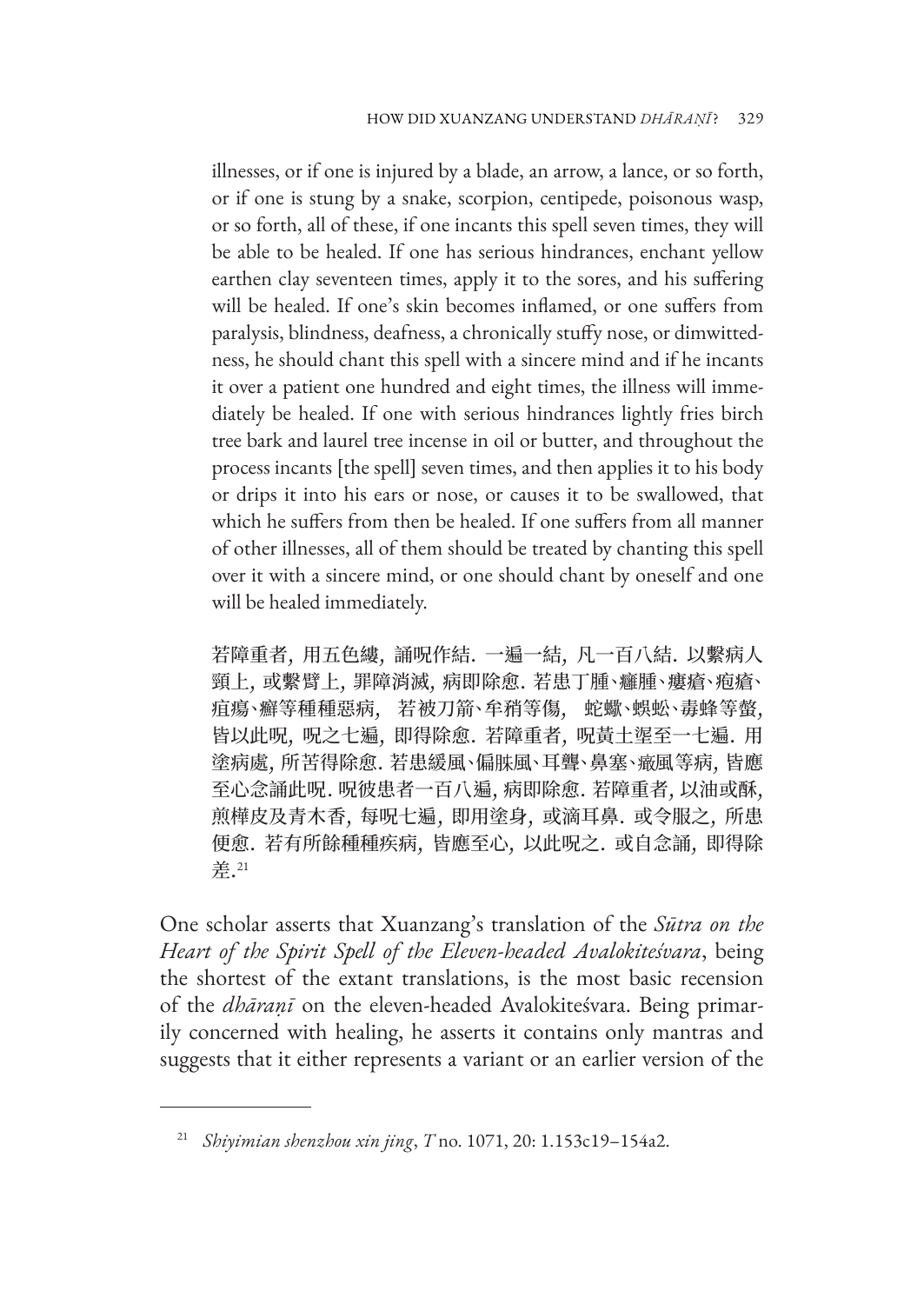#### 330 RICHARD D. MCBRIDE II

*dhāraṇī* than Yaśogupta's translation, which was translated in the mid-sixth century (between 564 and 572).<sup>22</sup> Other scholars more fruitfully recognize that Xuanzang's translations corresponds to the first roll (*juan* 卷) of Amoghavajra's translation of the *Shiyimian Guanzizai pusa xinmiyan niansong yigui jing* 十一面觀自在菩薩 心密言念誦儀軌經 (Ritual Manual Sūtra on the Recitation of the Heart-Mantra of the Eleven-headed Bodhisattva Avalokiteśvara, *T* no. 1069), but they do not emphasize that it includes basic procedures for fire rituals.23 In his translation of the *Sūtra on the Heart of the Spirit Spell of the Eleven-Headed Avalokiteśvara*, Xuanzang articulates three elementary fire rituals (Skt. *homa*; Ch. *humo*; Jp. *goma* 護摩). These fire rituals, not called *homa* in the text, are presented in the context of rituals associated with an eleven-headed image made by the practitioner and used for various purposes. Let us briefly examine the procedures of the three fire rituals:

Furthermore, if people or beasts within the country are afflicted with an epidemic, [a practitioner should] burn *zhupo* wood<sup>24</sup> in front of this image. Again, he specifically selects that wood and cuts it into a thousand and eight inch-length segments, applies mustard seed oil to each and every segment, enchants them one time [each], and casts them into the fire until they are all consumed. And again, [if] he selects a dark red threat and makes seven spell-knots, binding one spell

<sup>24</sup> *Zhupo* wood (*zhupomu* 住婆木) is elsewhere written *renpomu* 任婆木; but what it refers to is not known.

<sup>22</sup> See Sørensen, 'Introduction', esp. 98.

<sup>23</sup> Abé, *The Weaving of Mantra*, 167; Shinohara, *Spells, Images, and Maṇḍalas*, 16. Abé recognizes the existence of fire rituals, but does not emphasize them; but Shinohara glosses over its existence. Granted, Abé's purpose in discussing the text is to problematize the concept of 'mixed esoteric Buddhism' by advancing a theory that *dhāraṇī* texts that function primarily as ritual manuals is a better way to differentiate 'exoteric' and 'esoteric' *dhāraṇī*. See Abé, *The Weaving of Mantra*, 167–68. However, because all of Xuanzang's translations are simple ritual texts, strict adherence to this theory must be used as evidence that Xuanzang was an 'esoteric' monk.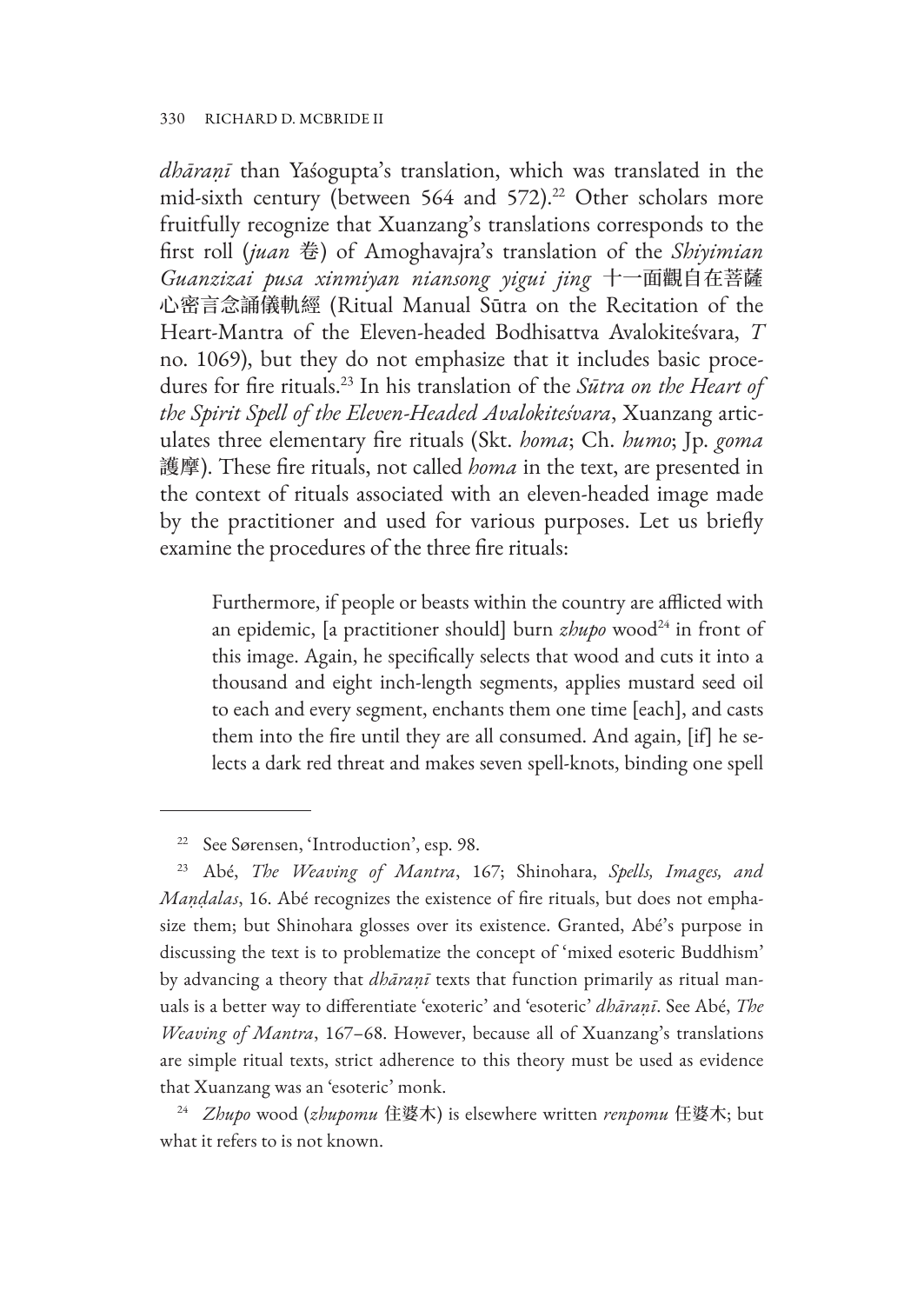per one knot, and places them on the crown of the highest Buddha head, he will be able to cause the epidemic to be eradicated and once the epidemic is eliminated, loose a spell-cord.

復次, 若國土中, 人畜疫起, 於此像前, 然住婆木火. 復別取彼木, 寸 截以為一千八段, 每取一段, 塗芥子油. 呪之一遍, 擲置火中, 乃至 皆盡. 復取緋縷, 作七呪結. 一呪一結, 繫置最上佛面頂上. 能令疫 病, 一切消除. 疾疫除已, 解去呪索.<sup>25</sup>

The brief procedures described concisely by Xuanzang are a standard procedure for a fire ritual. The wood cut into 1,008 segments or pieces seems to be amplification of the 108 defilements—the underlying cause of the epidemic or illness—which are symbolically burned away or eradicated through the ritual. Mustard seed oil is commonly used in Hindu and Jain fire rituals, as well.<sup>26</sup> After the figurative cleansing of the individual's hindrances through the fire ritual, the spell-knot empowered by means of the *dhāraṇī* bind the epidemic to Avalokiteśvara. Here, Xuanzang clearly draws upon one of the standard definitions and explanations of the efficacy of *dhāraṇī* that was also known to Xuanzang's contemporary, the monk-encyclopedist Daoshi 道世 (ca. 596–683). In the first of two chapters on 'Spell Techniques' (*zhoushu* 呪術) in his influential and imperially-sponsored, *A Grove of Pearls in the Garden of the Dharma* (*Fayuan zhulin* 法苑珠林), Daoshi describes the power of *dhāraṇī* to bind and hold as follows:

*Dhāraṇī* (*tuoluoni* 陀羅尼) are the sounds of the Brahmā heaven of the West and, translated [into the language of] the Chinese people of the East, they are called *chi* 持 (to hold, to support). They are chanted to hold on to what is wholesome (*shan* 善) and not lose it and to hold on to what is unwholesome (*e* 惡) so it will not be produced. According to the words [of the spell], which are spoken, you may rule completely over all transformations. If you administer

<sup>25</sup> *Shiyimian shenzhou xin jing*, *T* no. 1071, 20: 1.154b18–23.

<sup>26</sup> Cort, *Jains in the World*, 165–66.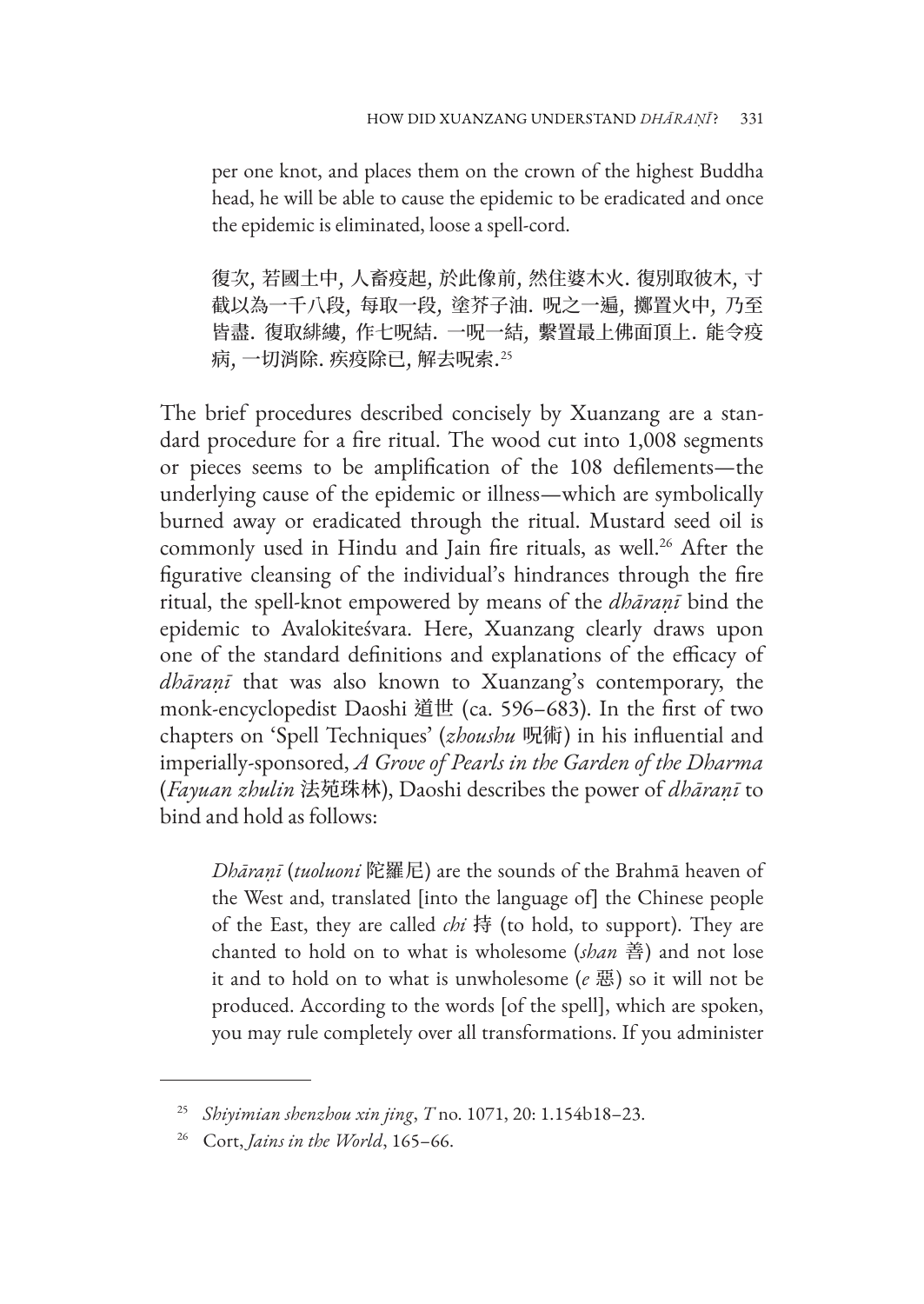#### 332 RICHARD D. MCBRIDE II

the performance in accordance with [its prescribed] methods (*fa* 法), merit and effects will be experienced immediately. [Hence, you will be able] to smash rocks or pluck out trees, remove illness and eradicate disease. Suffering is removed following the pronunciation of the sounds, and things happen right when the tones flutter in the wind.

然'陀羅尼'者, 西梵天音; 東華人譯, 則云'持'也: 明 '持善不失, 持 惡不生'. 據斯以言, 彌綸一化, 依法施行, 功用立驗. 或碎石拔木, 或移痛滅痾, 隨聲發而苦除, 逐音颺而事舉.<sup>27</sup>

The second elementary fire ritual described by Xuanzang in this translation is specifically for an individual who is not getting better from a chronic illness.

Furthermore, if one is ill for a long time and does not seem to be getting better, or if unwholesome ghosts come into his house, he should select a hundred and eight grains of *kunduruka* incense,<sup>28</sup> and before this image enchant each grain one time and casts them into the fire until they are all consumed. And again, one selects a white thread and makes twenty-one spell-knots, [chanting] one spell per one knot, binds it on the crown of the compassionate face just as before, and after one night loosen it. If it is bound to the neck of an afflicted person, he will be cured of his affliction and the evil spirits (unwholesome ghosts) will be dispersed.

復次, 若有長病, 困苦不差. 或惡神鬼, 來入宅中, 應取薰陸香一百 八顆, 在此像前顆呪一遍. 擲置火中, 乃至皆盡. 復取白縷, 作二十 一呪結. 一呪一結, 繫置當前慈悲面頂上, 經一宿已解取. 以繫病者 頸上, 所患除愈, 惡鬼退散.<sup>29</sup>

<sup>27</sup> *Fayuan zhulin*, *T* no. 2122, 53: 60.734c22–26.

<sup>28</sup> *Kunduruka* incense (*xunluxiang* 薰陸香) is made from the resin of the plant Boswellia thurifera, an aromatic tree.

<sup>29</sup> *Shiyimian shenzhou xin jing*, *T* no. 1071, 20: 1.154c1–6.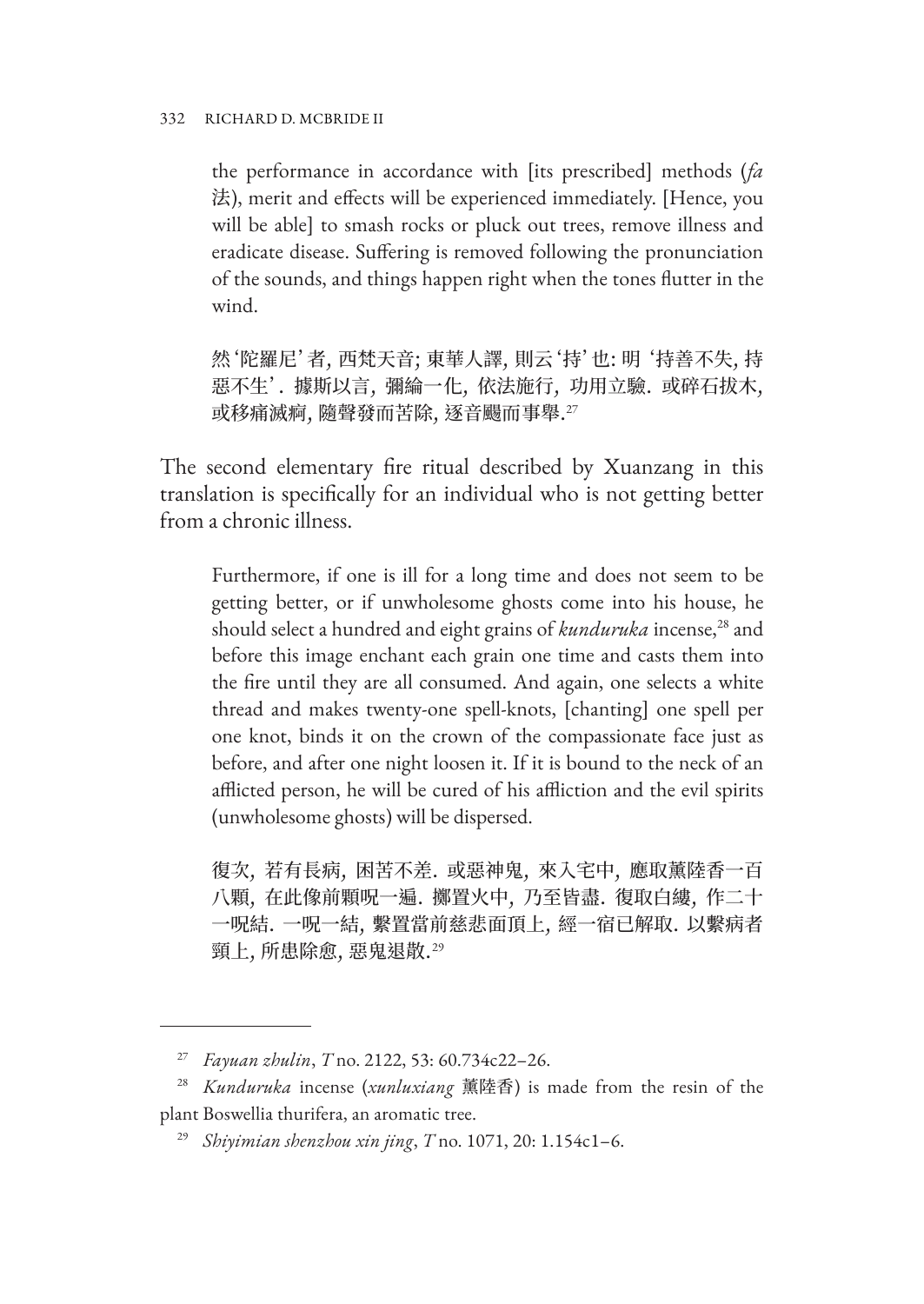This *dhāraṇī* is chanted over 108 grains of incense, which, as before, is symbolic of the 108 defilements. As before, these enchanted and empowered grains of incense are cast into fire, and then to make doubly sure of the success of the ritual, a spell-knot is bound to the compassionate face of image of Avalokiteśvara made by the practitioner of this text; a spell-knot is also bound to the neck of the afflicted. What is significant here is that anyone is able to perform this ritual. No restrictions are described in the text; although it is likely that monks were among the more frequent performers. The third fire ritual responds specifically to the possibility that somebody has been imprecated, or cursed, by another person.

Furthermore, if an enemy seeks an occasion to dispute with or imprecate you, and seeks to harm you, you should take all manner of incense and flowers, present them as offerings to this image, and burn a *vārsika* tree<sup>30</sup> before the image. [A practitioner] selects one hundred and eight seeds of the rape plant, chants [the spell] one time each [over each seed] and casts them into the fire. And again, he selects a white thread and ties one hundred and eight knots, [chanting] one spell per one knot. Binding [the knots] on the crown of the wrathful face on the right side of this image, after one night has passed, he loosens this cord, invokes the name of his enemy, and cuts the knots one by one, and casts them to a different place. If he makes one invocation per one cut until they are all exhausted, he will cause his enemy to not achieve his works and naturally/spontaneously submit to him.

復次, 若為怨讎, 伺求其便, 鬪諍厭禱, 欲作衰害. 應以種種香花等 物, 供養此像. 以婆鑠迦木, 像前然火. 取芸薹子一百八顆, 各呪一 遍, 擲置火中. 復取白縷結作一百八結. 一呪一結, 繫著此像左邊瞋 面頂上. 經一宿已, 解取此索. 稱怨讎名, 截一一結, 各令異處. 一稱 一截,乃至都盡. 今彼怨讎,所作不遂,自然歸伏.  $^{31}$ 

<sup>30</sup> *Vārṣika* tree (*poshuojiamu* 婆鑠迦木) refers to a flower that blooms in the rainy season.

<sup>31</sup> *Shiyimian shenzhou xin jing*, *T* no. 1071, 20: 1.154c7–13.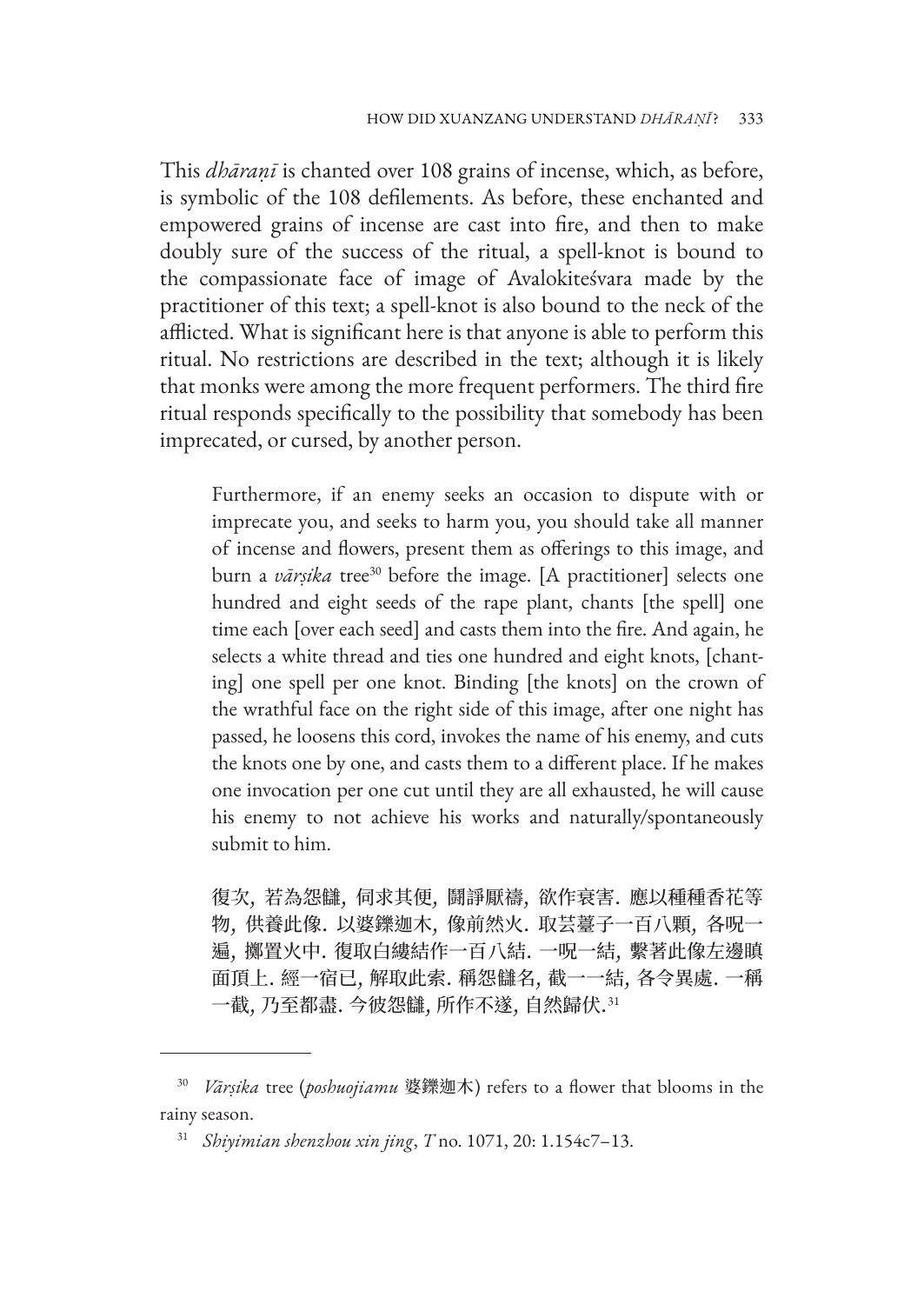As above, the practitioner selects 108 seeds of the rape plant and enchants them with the *sūtra*. Rape plant seeds are also a commonly used object in the fire rituals. As before, the 108 seeds are figurative of the 108 defilements commonly referred to in all Buddhist literature. The practitioner makes 108 spell-knots, which also seem to be symbolic of the defilements, and these are bound one at a time to wrathful faces of the image. As before, the power of the *dhāraṇī* binds the curses cast on the practitioner to the wrathful personification of Avalokiteśvara, and as they are cut and dispersed in different places, the *dhāraṇī* dissipates the power of the imprecation away from the practitioner. Thus, Xuanzang understands the efficacy of *dhāraṇī* to be closely intertwined with the basic function of *dhāraṇī* to grasp, hold, or bind unwholesomeness so that the unwholesome thing (imprecation, curse, counter spell, injury) will not be produced and can be disposed of safely.

#### *Dhāraṇī* and the Bodhisattva Path

The final important theme in Xuanzang's translations of *dhāraṇī* is the assertation that certain *dhāraṇī* are conducive to practice and fruitful advancement on the bodhisattva path. The *Sūtra on the Dhāraṇī for Relieving Tribulations* (*Baji kunan tuoluoni jing* 拔濟 苦難陀羅尼經) prescribes the practice of preserving (*shouchi*) the *dhāraṇī* as being beneficial for making what Buddhists would typically describe as 'seminal progress' (*jingjin* 精進) on the path toward Buddhahood.

If there are good sons and good daughters who with utmost sincerity respectfully worship the Tathāgata Destroyer of the Unwholesome Destinies, Arhat, and Samyak-saṃbuddha and preserve this spell, for fourteen thousand *kalpa*s they will constantly remember their past lives, wherever they will obtain a man's body, they will be fully endowed with all senses, and they will have deep faith in cause and effect. They will be good at [religious] techniques and have a sublime understanding of all treatises. They will like practicing giving and forsake all the passions. They will not create unwholesome karma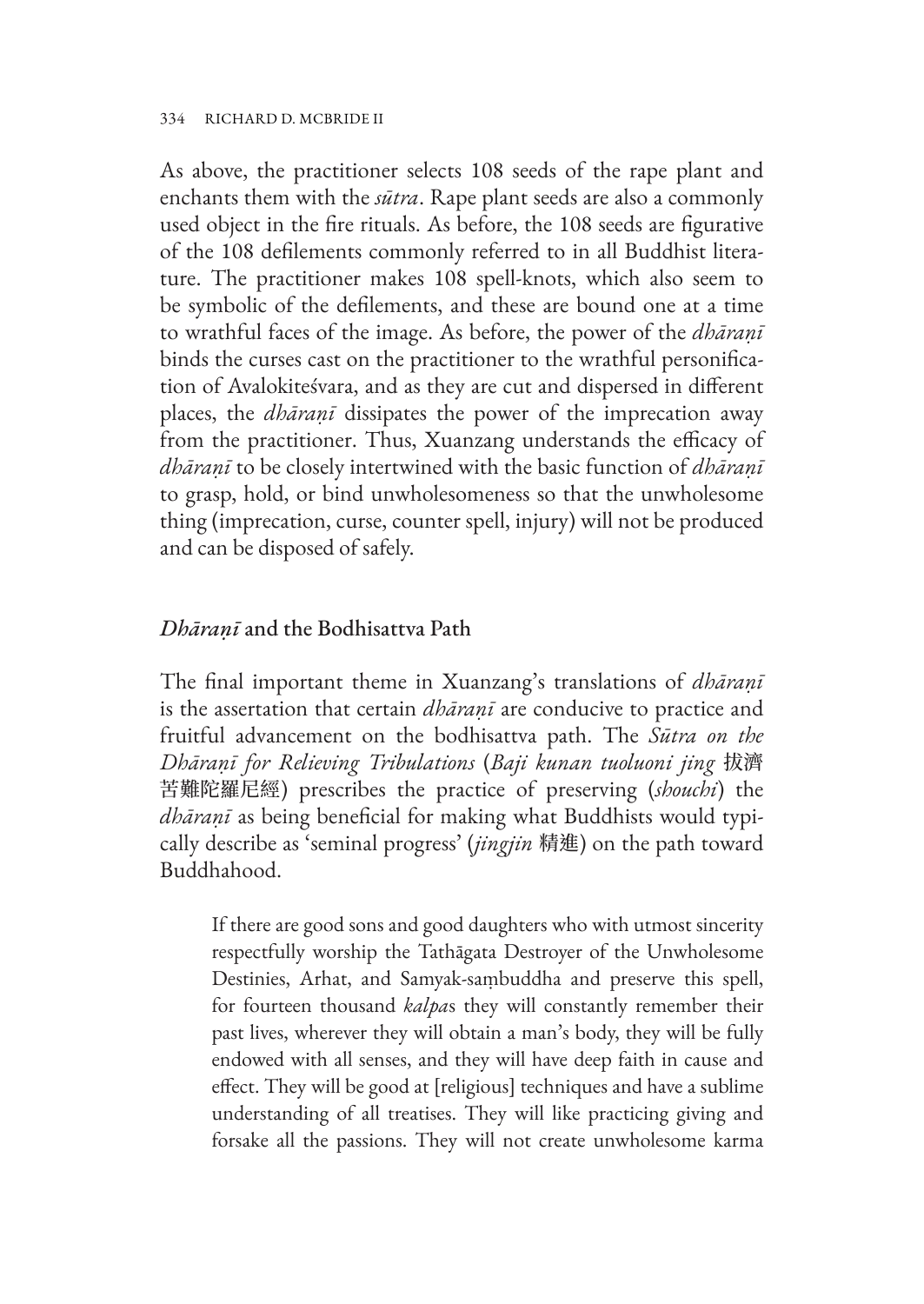and abandon all perilous fear. They will be endowed with correct life wisdom and be loved and respected by the masses. They will always be close to spiritual mentors and constantly hear the true dharma. They will seek the bodhicitta (*putixin* 菩提心) and will never even momentarily forsake it. They will adorn themselves with all the meritorious virtues, be endowed with wholesome *vinaya* and decorum, and fear all unwholesome karma. They will always be devoid of deficiencies [in means] and be harmonious, flexible, blissful, and calm. They will always receive joy and bliss when among gods and humans. They will quickly realize unsurpassed, perfect bodhi. At the end of their lives, they will not regress in [their practice] of the ten perfections (*shi daobi'an* 十到彼岸). They will always desire benefits and bliss for all sentient beings, and all that they have cultivated and practiced will not solely be for their own personal benefit. Wherever they are reborn they will always be able to see the Buddha, they will protect and maintain the true dharma, and have a place for themselves in the throngs of the worthies and saints.

若有善男子、善女人, 至誠禮敬滅惡趣王如來應正等覺, 受持此呪, 萬四千劫, 常憶宿命. 所在生處, 得丈夫身. 具足諸根, 深信因果. 善 諸技術, 妙解諸論. 好行惠施, 厭捨諸欲. 不造惡業, 離諸危怖. 具正 命慧, 眾所愛重. 常近善友, 恒聞正法. 求菩提心, 曾無暫捨. 以諸功 德, 而自莊嚴. 具善律儀, 怖諸惡業. 恒無匱乏, 調柔樂靜. 於天人 中, 常受快樂, 速證無上正等菩提, 終不退於十到彼岸. 常願利樂, 一切有情. 諸所修行, 非專自利. 在所生處, 常得見佛. 護持正法, 預 賢聖眾.<sup>32</sup>

This *dhāraṇī* promises that if someone 'preserves' it, he or she will possess all the qualities of a bodhisattva who is making seminal progress on the path toward Buddhahood. All the spiritual benefits of preserving (and chanting) this *dhāraṇī* are the conventional promises found in many mainstream Mahāyāna *sūtra*s: always receive a male body, always be able to find spiritual mentors, not regress on the bodhisattva path, practice for the benefit of self

<sup>32</sup> *Baji kunan tuoluoni jing*, *T* no. 1395, 21: 1.912c15–25.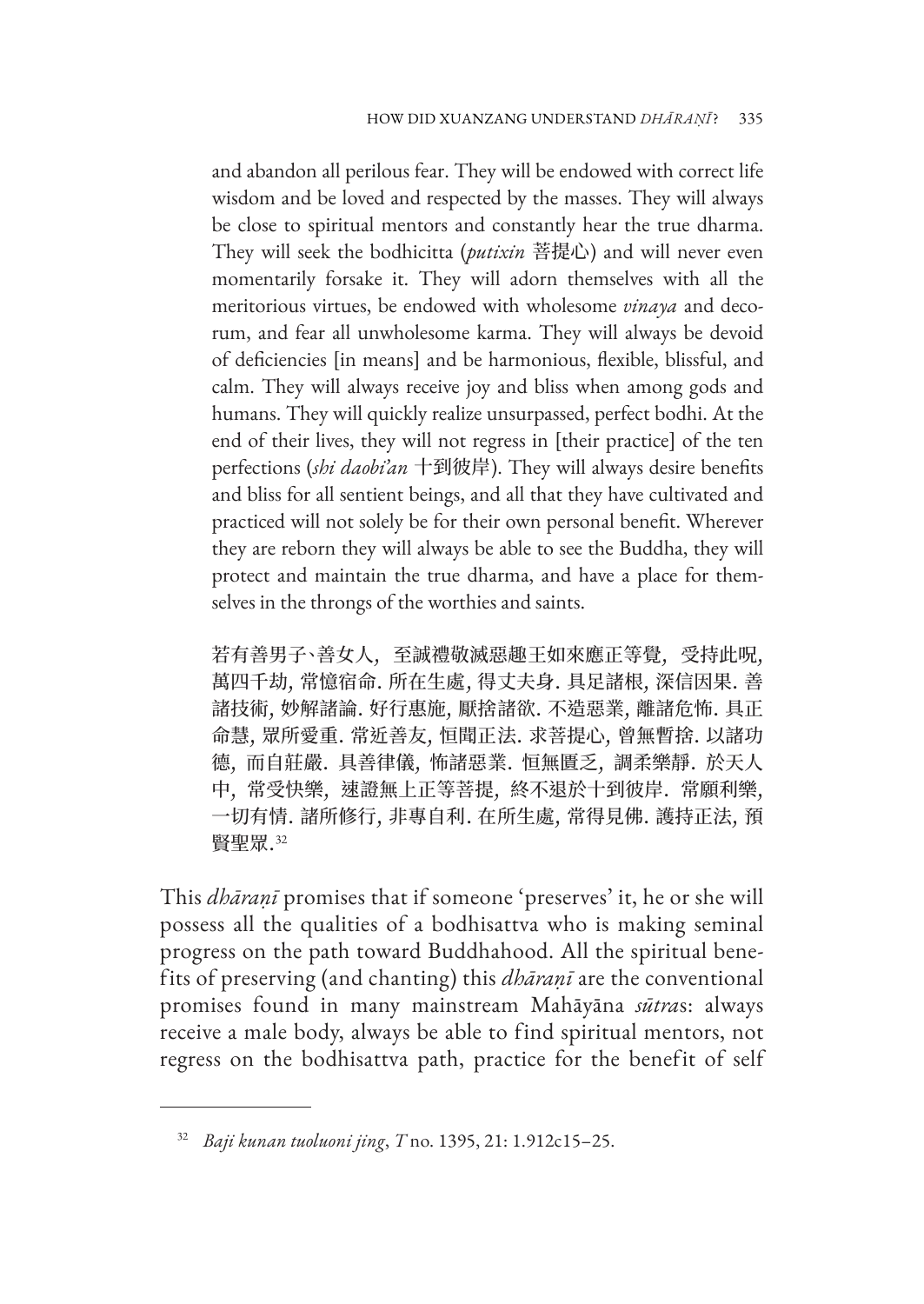and others, not regress in the practice of the ten perfections, and so forth.

The *Sūtra on the Dhāraṇī of the Heart of All Buddhas* (*Zhufoxin tuoluoni jing* 諸佛心陀羅尼經, *T* no. 918) contains similar promises of progression on the bodhisattva path for one who recites the *dhāraṇī*:

If one has an utmost mind, preserves and verbally recites [this *dhāraṇī*], he will transcend the severe suffering of birth and death for hundreds of thousands of *kalpa*s, he will be absorbed in the bodhi of unsurpassed perfect enlightenment, and he will be able to quickly cultivate eternal non-retrogression until he attains the bodhi of unsurpassed perfect enlightenment. He will never be born in vain in a world system without buddhas, and he will always comprehend all *dhāraṇī*s well. He will constantly see Tathāgatas, be in close proximity and make offerings to them. He will always remember his previous lives and deeply believe in [karmic] cause and effect. He will be able to cause the offenses of humans, non-humans, and so forth, in the present-world to be completely eradicated. Sickness and injury will not attack one, and one will not die young. The affairs of all unwholesome demons will all be utterly annihilated. All the unwholesome karma one possesses will be eradicated, and all the demonic forces will be surprised and scatter.

若有至心, 受持讀誦. 超百千劫, 生死劇苦. 定於無上, 正等菩提. 能 速修行, 永無退轉, 乃至無上正等菩提. 終不枉生無佛世界. 恒善悟 解諸陀羅尼. 常見如來, 親近供養. 恒憶宿命, 深信因果. 能使現世 人非人等, 怨害皆除. 疾病不侵, 無有中夭. 諸惡魔事, 皆悉殄滅. 所 有惡業, 無不消除. 一切魔軍, 驚怖退散.<sup>33</sup>

The only procedure one must follow to receive these significant spiritual blessings of always being born in times and places where buddhas are present—always being able to make offerings to buddhas, attaining non-retrogression on the bodhisattva path, being able to expurgate all the offenses of living beings, being immune to sickness

<sup>33</sup> *Zhufoxin tuoluoni jing*, *T* no. 918, 19: 1.1a14–21.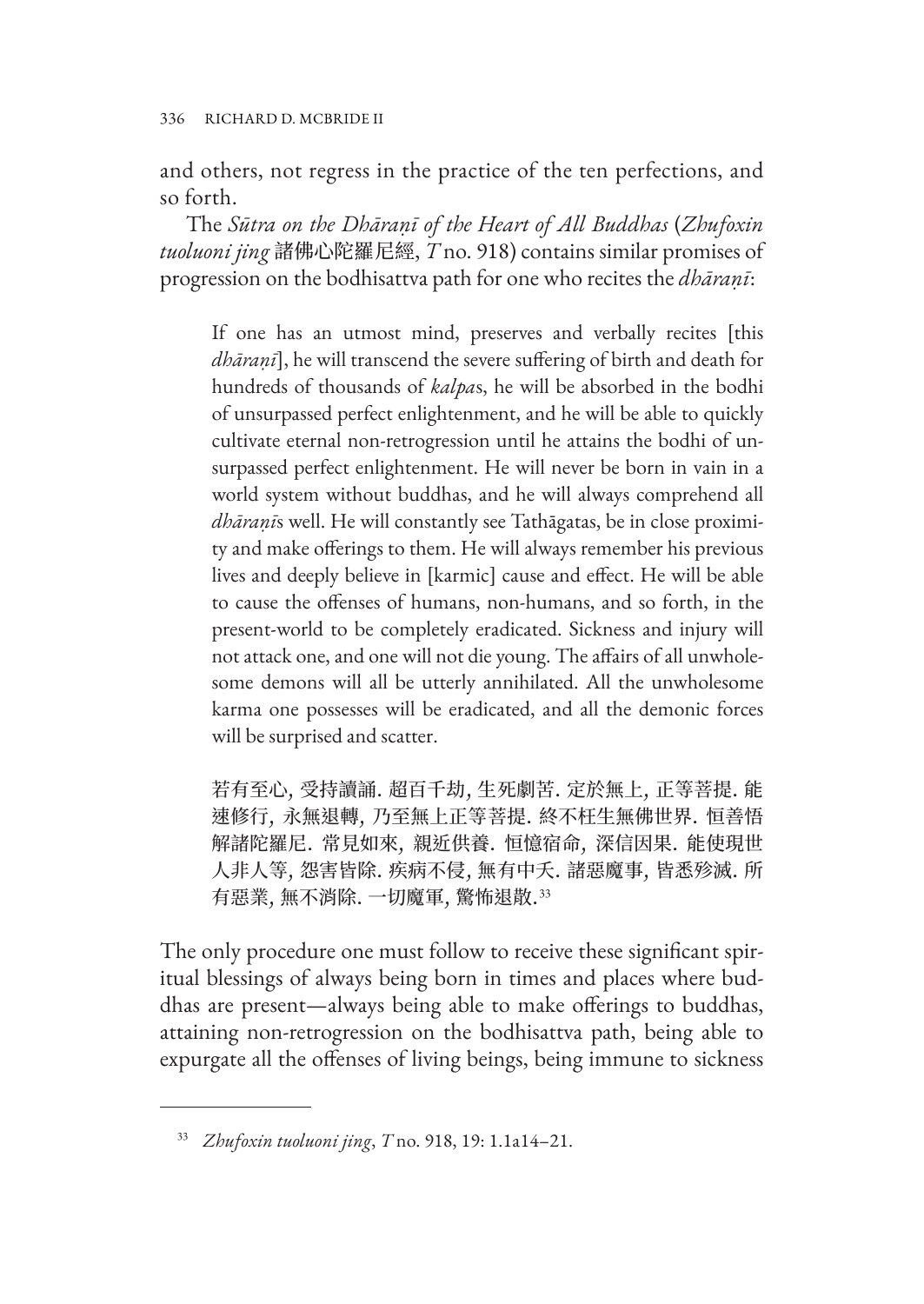and illness avoiding death as a child, and able to disperse the forces of evil—is to preserve and recite the *dhāraṇī*.

Xuanzang's most famous *dhāraṇī* translation, the *Sūtra on the Six Approach Dhāraṇī in Six Approaches* (*Liumen tuoluoni jing* 六 門陀羅尼經, *T* no. 1360), however, is instructive because of Xuanzang's diction. The 'procedure' or 'method' (*fa* 法) one must receive (*shou* 受) to draw on the power of this *dhāraṇī* is to make six vows that resonate with standard bodhisattva vows. If one holds the well-established position that Xuanzang was a representative of normative Mahāyāna Buddhist doctrine and its concomitant ritual, one can easily understand why Xuanzang would be drawn to this *dhāraṇī*:

At that time, the World-Honored One addressed all the bodhisattvas, 'O good sons, if you desire to benefit and give peace and bliss to living beings, you should receive the procedure of this *dhāraṇī* in six approaches and say, [1] 'I will transmigrate in the cycle of rebirth and death, receive all manner of suffering, and never cause living beings to receive these same sufferings. [2] All the riches, honor, and worldly bliss one can receive, I vow that all living beings will receive this same bliss. [3] Regarding unwholesome [acts] I have committed, if I have not yet repented of them, in the end I will not utter the unsurpassed dharma. [4] Regarding all the masses of demonic karma I possess, if I do not at first awaken, in the end I will not raise the thought and lay hold of the unsurpassed dharma. [5] Regarding *pāramitā*s I possess [that] which I have embraced, extensive wholesome roots in all mundane and transmundane [realms], I vow that all living beings will speedily realize the fruit [fruition reward] of unsurpassed knowledge. [6] Regarding the liberation I have realized, I also vow that living beings will all obtain liberation and will never allow [living beings] to abide in attachments [or to be attached] in *saṃsāra* and *nirvāṇa*'.

爾時, 世尊告諸菩薩, '善男子! 若欲利益, 安樂眾生, 汝當受此六門 陀羅尼法. 謂我流轉於生死中, 諸所受苦. 勿令眾生, 同受斯苦. 諸 有所受, 富貴世樂. 願諸眾生, 同受斯樂. 我所作惡, 若未先悔, 終不 發言, 稱無上法. 我諸所有眾魔之業, 若未先覺, 終不舉心, 緣無上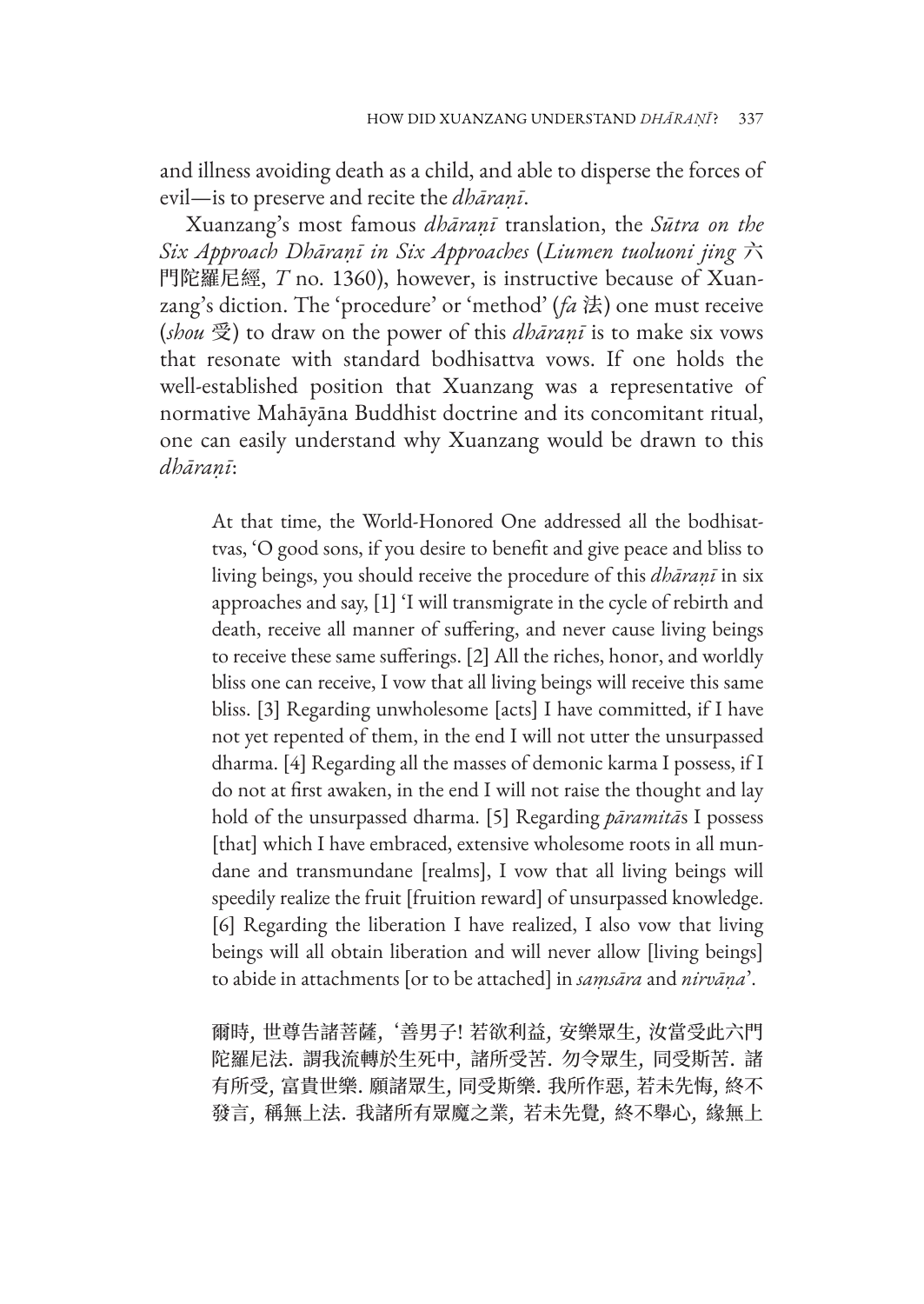法. 我諸所有, 波羅蜜多所攝. 一切世及出世, 廣大善根, 願諸眾生, 皆當速證無上智果. 我證解脫, 亦願眾生, 皆得解脫. 勿令住著, 生 死涅槃'.<sup>34</sup>

Each of these six approaches or vows is a common bodhisattva vow: to stay in the cycle of rebirth and death to liberate all living beings; to help all living beings achieve bliss and happiness in this life; to repent of one's unwholesomeness and not preach the dharma if one does not repent; to vow to arouse the *bodhicitta*; to vow to help all living beings achieve the fruits of the bodhisattva's perfections; and to vow to not attain liberation until all living beings are liberated from the cycle of rebirth and death. Considering that Xuanzang held the position that there were *icchantika*s (*wuming* 無明), living beings who were unable to attain enlightenment because they were troubled by and mired in various kinds of mental defilements, we may conjecture that passages such as this and the preceding quotation may have served to provide hope to Xuanzang that dark mental forces that keep living beings in ignorance could be held at bay by the power of *dhāraṇī*. Also note that providing benefits and peace and bliss is emphasized significantly in this passage.

# Conclusion

The preface to Xuanzang's biography, *Life of the Dharma Master Sanzang of Da Ci'en Monastery of the Great Tang dynasty* (*Da Tang Da Ci'en si sanzang fashi zhuan* 大唐大慈恩寺三藏法師傳), compiled by his disciple Yancong, emphasizes that *dhāraṇī*, literally 'spell techniques' or 'spellcraft' (*zhoushu* 呪術), along with the practice of meditation and the observance of monastic discipline, is but one of the myriads of mainstream Buddhist ways leading to the one goal of dispelling illusion and benefiting living beings.<sup>35</sup> A direct examination of the *dhāraṇī sūtra*s translated by Xuanzang supports this

<sup>34</sup> *Liumen tuoluoni jing*, *T* no. 1360, 21: 1.878a8–16.

<sup>35</sup> *Da Tang Da Ci'en si sanzang fashi zhuan*, *T* no. 2053, 50: 1.220c.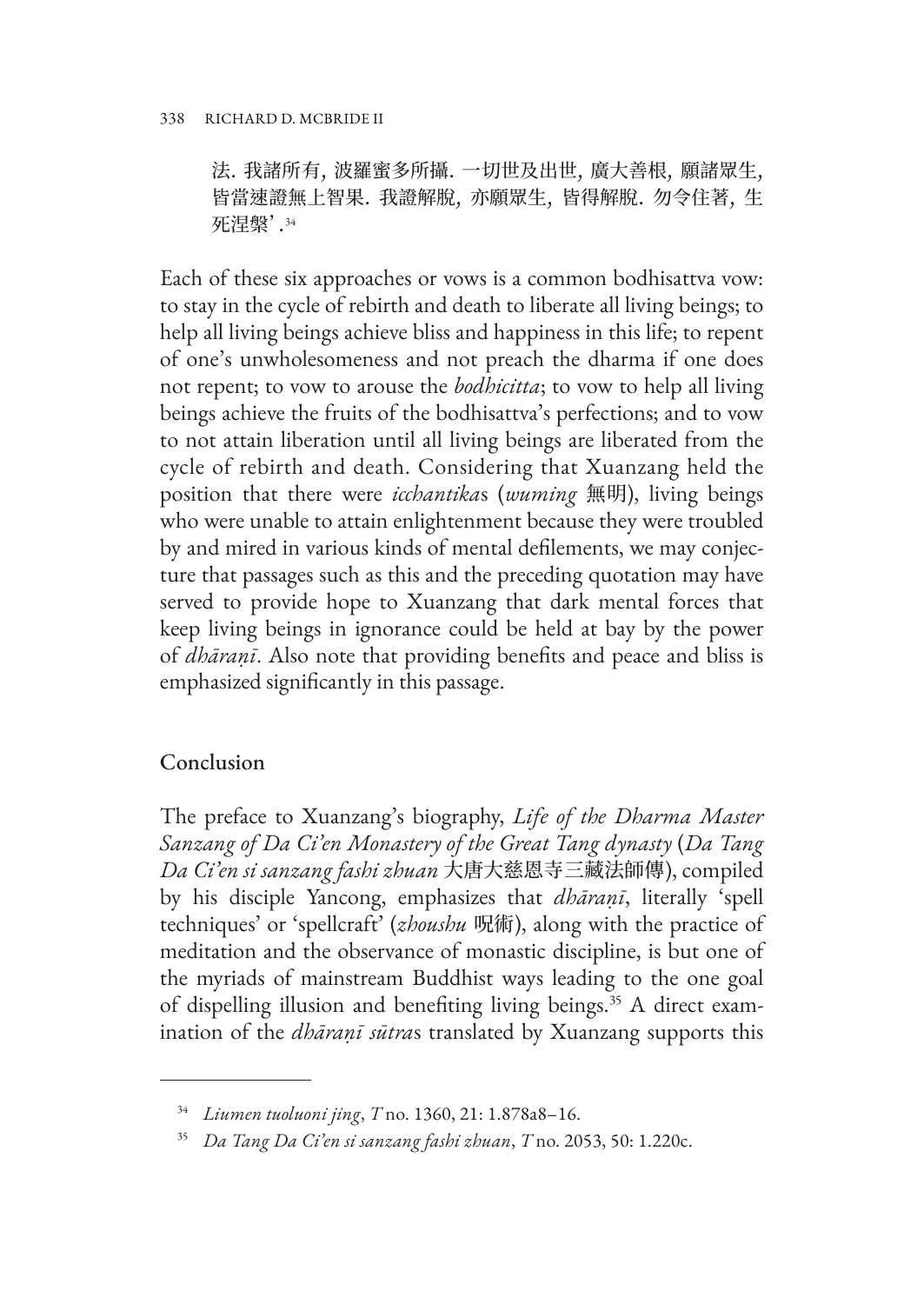assertion. As we have observed above, the position that *dhāraṇī* benefit and cause bliss for ordinary living beings is a theme that pervades Xuanzang's translations. These benefits are described as both temporal and spiritual, eminently mundane as well as transcendent. The efficacy of *dhāraṇī* in the elimination of illnesses caused by and used for protection from the gamut of ghosts, spirits, goblins, and demons that were believed to inhabit the mundane world also permeates Xuanzang's translations. Because most of Xuanzang's translations are very short texts, the procedures concomitantly are simple in their construction. Yet, Xuanzang's translation of the *Sūtra on the Heart of the Spirit Spell of the Eleven-Headed Avalokiteśvara* shows that he was familiar with *dhāraṇī* procedures used in empowering images and using those images in rituals to eliminate illnesses and other maladies. *Dhāraṇī* preserved and chanted promise to induce or promote seminal progress on the bodhisattva path were also extremely important to Xuanzang. Xuanzang's disciples, as exemplified by Yancong, understood *dhāraṇī* as one of the three primary ways of overcoming the delusions of the world and providing benefit to living beings.

Xuanzang epitomizes the quintessential conventional or mainstream Mahāyāna monk in East Asia. However, all eight of Xuanzang's translations of *dhāraṇī* are simple ritual texts. Xuanzang's translations of *dhāraṇī* clearly demonstrate that ritual activity, or the mere existence of *dhāraṇī*, cannot be used to define, differentiate, or postulate the existence of 'esoteric Buddhism', without severe qualifications. For instance, none of Xuanzang's translations describe *dhāraṇī* in rituals of initiation or consecration, which I, in agreement with Gregory Schopen, assert is a significant component of a truly functional definition of 'esoteric' or 'tantric' Buddhism.36

<sup>36</sup> Gregory Schopen, for instance, asserts that most *dhāraṇī* are not Tantric: 'if by "Tantric" we mean that phase of Buddhist doctrinal development which is characterized by an emphasis on the central function of the *guru* as religious preceptor; by sets—usually graded—of specific initiations; by esotericism of doctrine, language and organization; and by a strong emphasis on the realization of the goal through highly structured ritual and meditative techniques. If "Tantric" is to be used to refer to something other than this, then the term must be clearly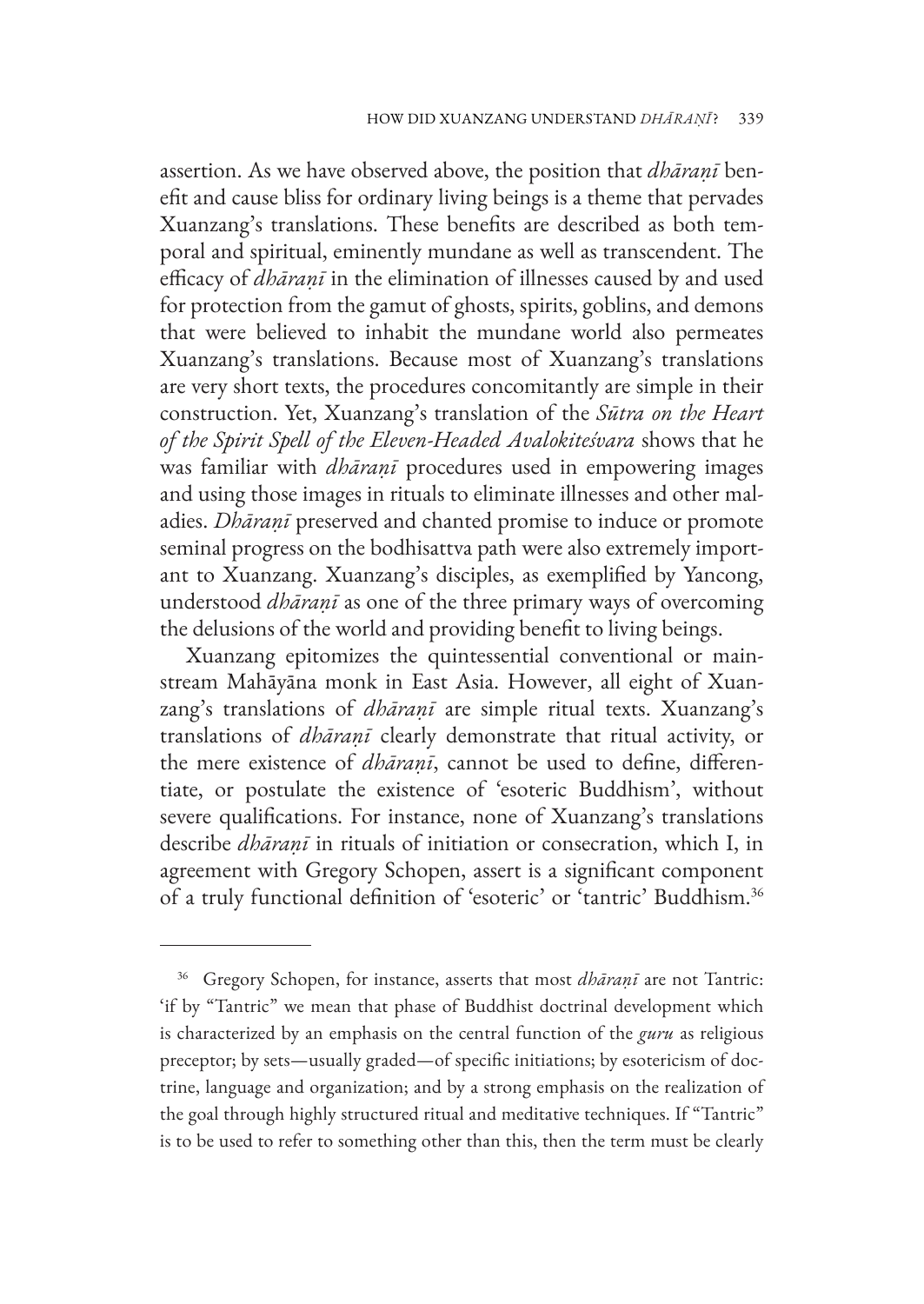*Dhāraṇī* rituals, which typically include the preservation, memorization, chanting, or wearing on the body of *dhāraṇī*, or even the use of *dhāraṇī* to empower images, which are then used in more detailed rituals, are mainstream Mahāyāna Buddhism. In Xuanzang's view, *dhāraṇī* do not require initiation or a guru; they can be performed by monks and lay people, and the texts themselves encourage widespread use by all manner of living beings. If Xuanzang did not think that *dhāraṇī* were functional and efficacious for all living beings, what was he doing translating them? One would have to assert that Xuanzang translated them without knowing what they really were or how they functioned. Such a position is absurd because few Chinese monks spent the amount of time in India and Central Asia that Xuanzang did. Xuanzang spoke the language and knew what authentic Indian Buddhism was in his time more than any other Chinese monk.

Other relevant questions can only be answered with speculation: What was the source of Xuanzang's *dhāraṇī* texts? Was Xuanzang drawn to these texts because they were prevalent in India or Central Asia? These questions cannot be answered in a satisfactory manner, but raising them must force us to accept the possibility that *dhāraṇī* and the rituals for their use were indicative of mainstream Mahāyāna Buddhism in India and Central Asia. Furthermore, Xuanzang was only able to translate seventy-six of the more than six hundred *sūtra*s he brought home to China. That nine of these seventy-six were *dhāraṇī* strongly suggests that *dhāraṇī* held a significant place in Xuanzang's personal Buddhist practice and devotions. The simple and effective Mahāyāna ritual associated with *dhāraṇī sūtra*s should not be mistaken for a separate system. Xuanzang is the poster boy of mainstream Mahāyāna Buddhism, and his interest in and understanding of *dhāraṇī* must be viewed as evidence for their functionality and widespread popularity in conventional medieval East Asian Buddhism.

defined and its boundaries must be clearly drawn. Otherwise the term is meaningless and quite certainly misleading'. See Schopen, 'The Text of the "Dhāraṇī Stones from Abhayagiriya"', esp. 105; see also Schopen, 'Bodhigarbhālaṅkāralakṣa and Vimaloṣṇīṣa Dhāraṇīs in Indian Inscriptions', esp. 147.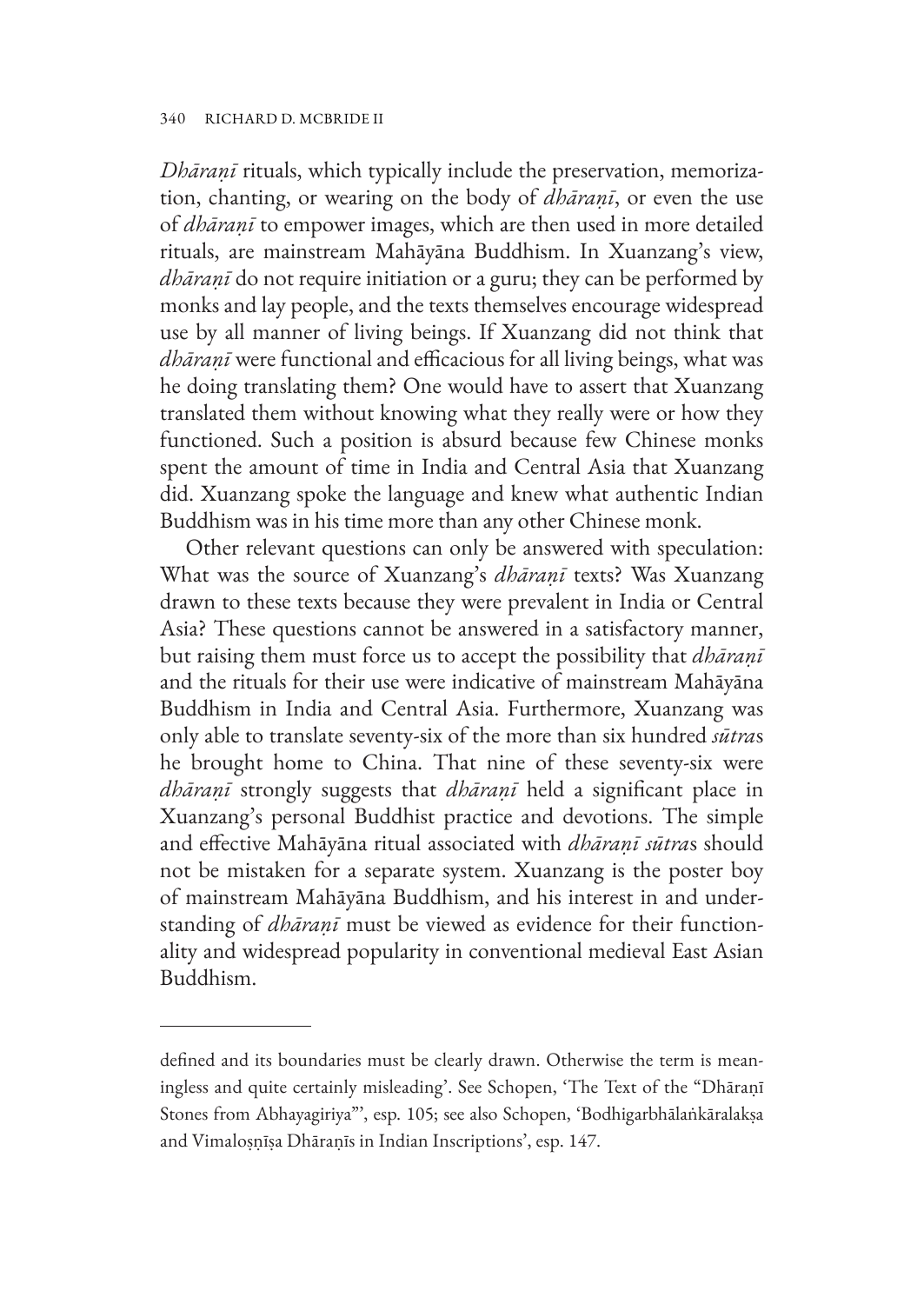| <b>Text Name</b>                                                                                                | 1                                                                                                | $\overline{2}$                                                                              | 3                                                                        | 4                                                                                               |
|-----------------------------------------------------------------------------------------------------------------|--------------------------------------------------------------------------------------------------|---------------------------------------------------------------------------------------------|--------------------------------------------------------------------------|-------------------------------------------------------------------------------------------------|
| Sanskrit<br>Yogācārabhūmi                                                                                       | dharma-<br>dhāranī                                                                               | artha-dhāranī                                                                               | mantra-<br>dhāranī                                                       | bodhisattva-<br>ksāmti-<br>labhāya ca<br>dhāraņī                                                |
| Da zhidu lun<br>大智度論<br>$(T$ no. 1509, 25:<br>$28.268a-b)$<br>trans, ca.<br>$402 - 406$ by<br>Kumārajīva        | fenbie zhufa<br>tuoluoni<br>分別諸法陀<br>羅尼<br><i>(dhāraṇī</i> for<br>discriminating<br>all dharmas) | wenchi tuolinni<br>聞持陀鄰尼<br>(dhāranī<br>for the<br>maintenance<br>of what one<br>has heard) | ruyinsheng<br>tuoluoni<br>入音聲陀羅尼<br>(dhāranī<br>entering into<br>sounds) | zirumen<br>tuoluoni<br>字入門陀羅尼<br>( <i>dhāranī</i> that<br>penetrate<br>letters/<br>phonemes)    |
| Pusa dichi jing<br>菩薩地持經<br>$(T$ no. 1581, 30:<br>$8.934a-b)$<br>trans. ca.<br>$414 - 421$ by<br>Dharmakṣema    | fa tuoluoni<br>法陀羅尼<br>(dharma<br>dhāranī)                                                       | yi tuoluoni<br>義陀羅尼<br>(meaning)<br>dhāranī)                                                | zhoushu<br>tuoluoni<br>呪術陀羅尼<br>(spell-<br>technique<br>dhāraņī)         | ren tuoluoni<br>忍陀羅尼<br>(acquiescence<br>dhāranī)                                               |
| Shidijing lun<br>十地經論<br>$(T$ no. 1522, 26:<br>$11.191c - 192c$<br>trans. ca. 508<br>by Bodhiruci               | fa tuoluoni/<br>fachi<br>法陀羅尼/法持<br>(dharma<br>dhāranī;<br>dharma<br>maintenance)                | yi tuoluoni/<br>vichi<br>義陀羅尼/義持<br>(meaning)<br>dhāranī;<br>meaning<br>maintenance)        | zhoushu<br>tuoluoni<br>呪術陀羅尼<br>(spell-<br>technique<br>dhāranī)         | ren tuoluoni/<br>renchi<br>忍陀羅尼/忍持<br>(acquiescence<br>dhāranī;<br>acquiescence<br>maintenance) |
| Dasheng yizhang<br>大乘義章<br>$(T$ no. 1851, 44:<br>$11.685a - 686a$<br>composed ca.<br>592 by Jingying<br>Huiyuan | fa tuoluoni/<br>fachi<br>法陀羅尼/法持<br>(dharma<br>dhāraņī;<br>dharma<br>maintenance)                | yi tuoluoni/<br>yichi<br>義陀羅尼/義持<br>(meaning)<br>dhāranī;<br>meaning<br>maintenance)        | zhoushu<br>tuoluoni<br>呪術陀羅尼<br>(spell-<br>technique<br>dhāraņī)         | ren tuoluoni/<br>renchi<br>忍陀羅尼/忍持<br>(acquiescence<br>dhāranī;<br>acquiescence<br>maintenance) |

## Appendix Table 1: Classifications of *Dhāraṇī* in East Asian Exegesis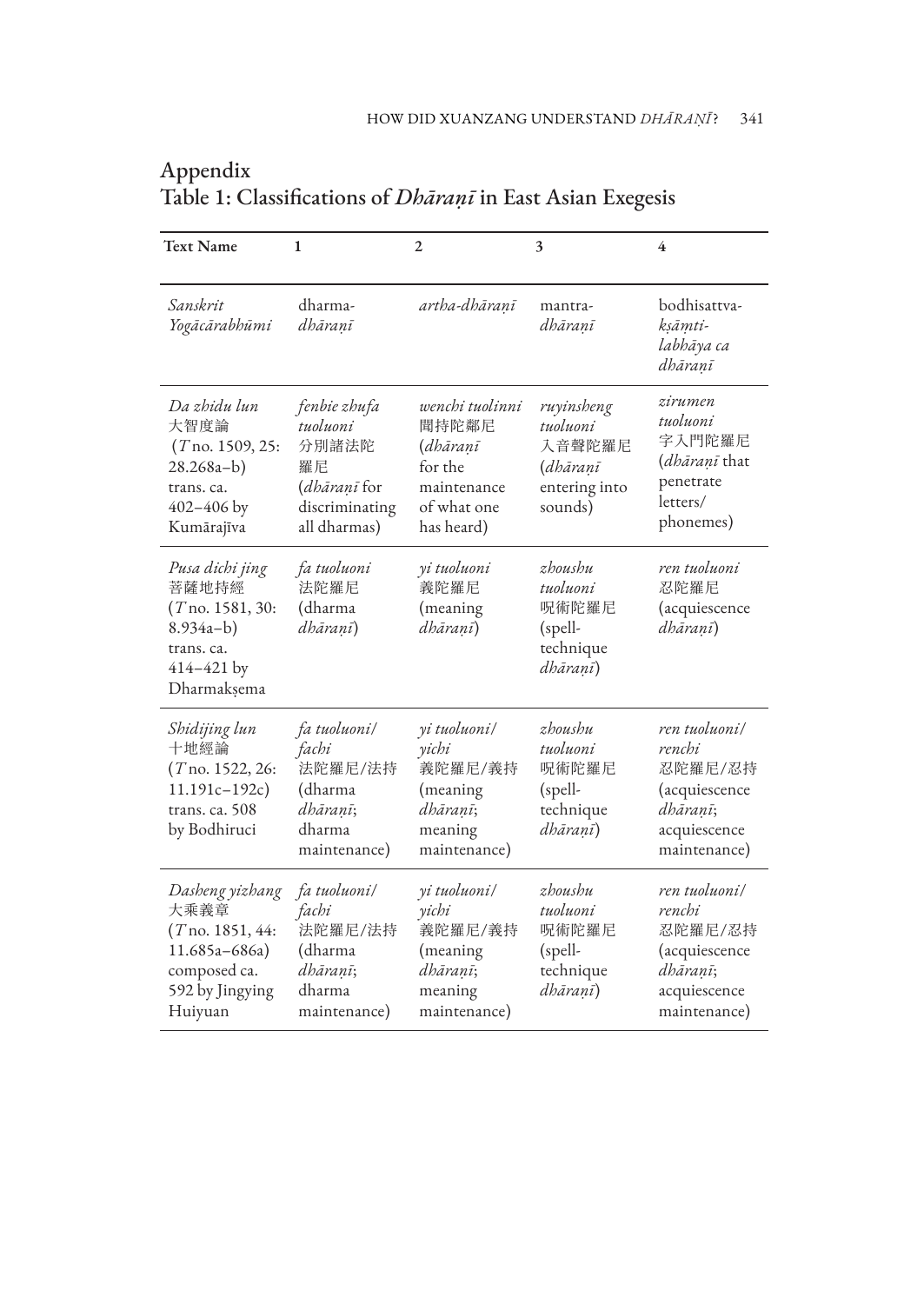| <b>Text Name</b>                                                                                                            | 1                                          | 2                                           | 3                                                    | 4                                                         |
|-----------------------------------------------------------------------------------------------------------------------------|--------------------------------------------|---------------------------------------------|------------------------------------------------------|-----------------------------------------------------------|
| Yuqie shidi lun<br>瑜伽十地論<br>$(T$ no. 1579, 30:<br>$45.542c - 543b$<br>trans. ca.<br>$646 - 648$ by<br>Xuanzang              | fa tuoluoni<br>法陀羅尼<br>(dharma<br>dhāranī) | yi tuoluoni<br>義陀羅尼<br>(meaning<br>dhāraņī) | zhou tuoluoni<br>呪陀羅尼<br>$(s$ pell- <i>dhāraņī</i> ) | ren tuoluoni<br>忍陀羅尼<br><i>(acquiescence)</i><br>dhāranī) |
| Zongshi tuoluoni<br>yizan<br>總釋陀羅尼義讚<br>$(T$ no. 902, 18:<br>$1.898a-b)$<br>apocryphal text<br>attributed to<br>Amoghavajra | fachi<br>法持<br>(dharma<br>maintenance)     | yichi<br>義持<br>(meaning)<br>maintenance)    | sanmodi chi<br>三摩地持<br>(samādhi<br>maintenance)      | wenchi<br>文持<br>(word or<br>pattern<br>maintenance)       |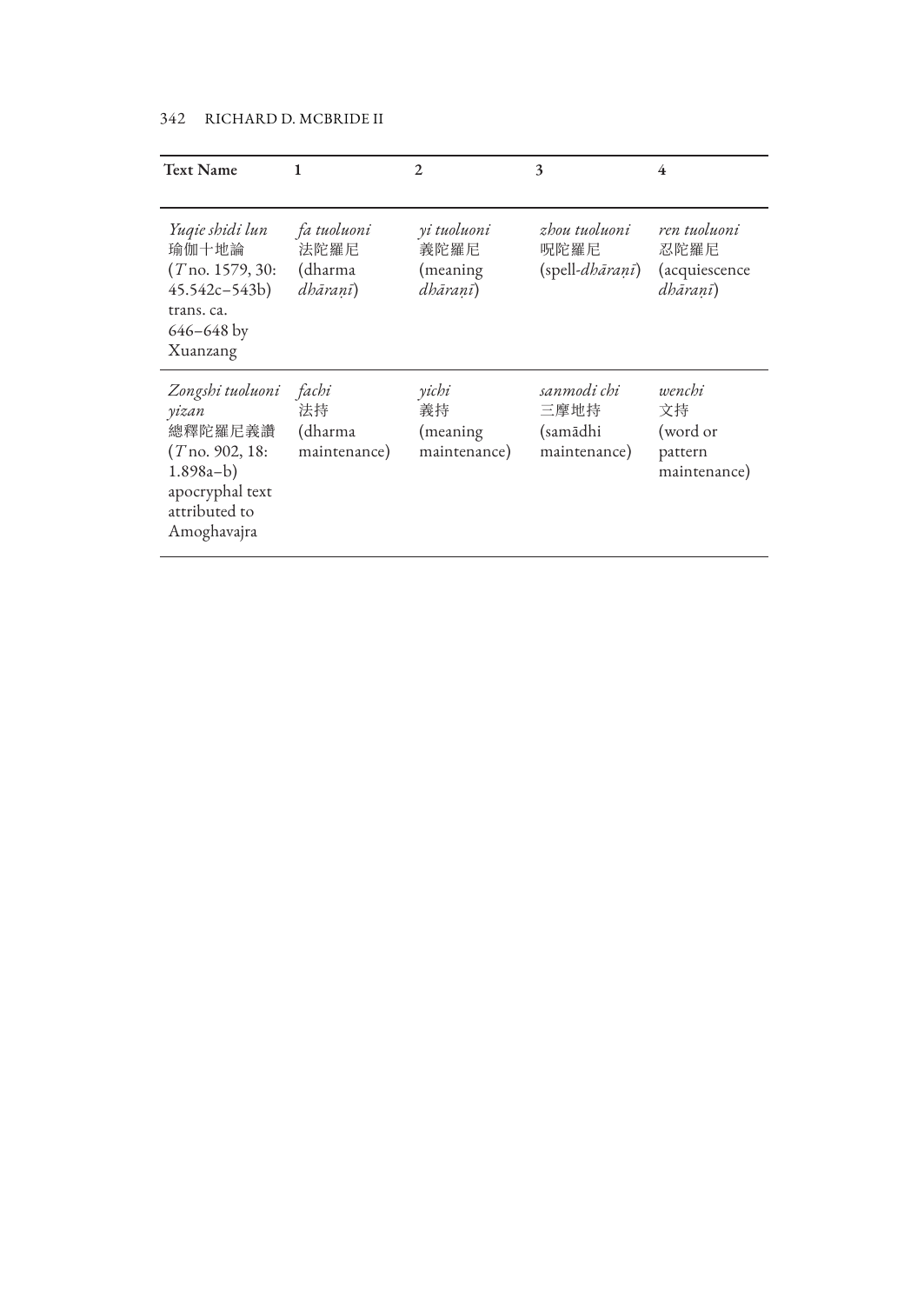# **Bibliography**

#### Abbreviations

*T Taishō shinshū daizōkyō* 大正新脩大蔵経. See Bibliography, Secondary Sources, Takakusu and Watanabe, eds.

## Primary Sources

| Baji kunan tuoluoni jing 拔濟苦難陀羅尼經 [Sūtra on the Dhāraṇī          |  |  |  |  |
|------------------------------------------------------------------|--|--|--|--|
| for Relieving Tribulations], T no. 1395, vol. 21. 1 juan.        |  |  |  |  |
| Translated by Xuanzang 玄奘 (602-664), ca. 654.                    |  |  |  |  |
| Baming pumi tuoluoni jing 八名普密陀羅尼經 [Sūtra on the Dhāraṇī         |  |  |  |  |
| of the Universal Esoterica of the Eight Names], T no. 1365, vol. |  |  |  |  |
| 21. 1 juan. Translated by Xuanzang 玄奘 (602-664), ca. 654.        |  |  |  |  |
| Bore boluomiduo xin jing 般若波羅蜜多心經 [Skt.                          |  |  |  |  |
| Prajñāpāramitāhrdaya-sūtra; Heart Sūtra], T no. 251, vol. 8. 1   |  |  |  |  |
| juan. Translated by Xuanzang 玄奘 (602-664), ca. 649.              |  |  |  |  |
| Bukong juansuo shenzhou xin jing 不空罥索神咒心經 [Skt.                  |  |  |  |  |
| *Amoghapāśahrdaya; Sūtra on the Heart of the Spirit Spell of     |  |  |  |  |
| Amoghapāśa], T no. 1094, vol. 20. 1 juan. Translated by Xuanzang |  |  |  |  |
| 玄奘 (602-664) on May 15, 659, at Da Ci'en si Monastery 大慈恩寺.      |  |  |  |  |
| Chishi tuoluoni jing 持世陀羅尼經 [Sūtra on the Dhāraṇī for            |  |  |  |  |
| Maintaining the World; Skt. Vasudhāra-dhāraṇī], T no. 1162,      |  |  |  |  |
| vol. 20. 1 juan. Translated by Xuanzang 玄奘 (602-664), ca. 654.   |  |  |  |  |
| Da Tang Da Ci'en si sanzang fashi zhuan 大唐大慈恩寺三藏法師傳              |  |  |  |  |
| [Life of the Dharma Master Sanzang of Da Ci'en si Monastery      |  |  |  |  |
| of the Great Tang dynasty], T no. 2053, vol. 50. 10 juan. By     |  |  |  |  |
| Yancong 彥悰 (d.u.), ca. seventh century.                          |  |  |  |  |
| Dasheng yizhang 大乘義章 [Mahāyāna Compendium], T no. 1851,          |  |  |  |  |
| vol. 44. 20 juan. By Jingying Huiyuan 淨影慧遠 (523-592).            |  |  |  |  |
| Dazhidu lun 大智度論 [Treatise on the Great Perfection of Wisdom],   |  |  |  |  |
| T no. 1509, vol. 25. 100 juan. Attributed to Nāgārjuna (Longshu  |  |  |  |  |
| 龍樹, ca. 150–200). Translated by Kumārajīva (Jiumoluoshi 鳩摩       |  |  |  |  |
| 羅什, 344–413), ca. 402–406.                                       |  |  |  |  |

*Fayuan zhulin* 法苑珠林 [A Forest of Pearls in the Garden of the Dharma], *T* no. 2122, vol. 53. 100 *juan*. Compiled by Daoshi 道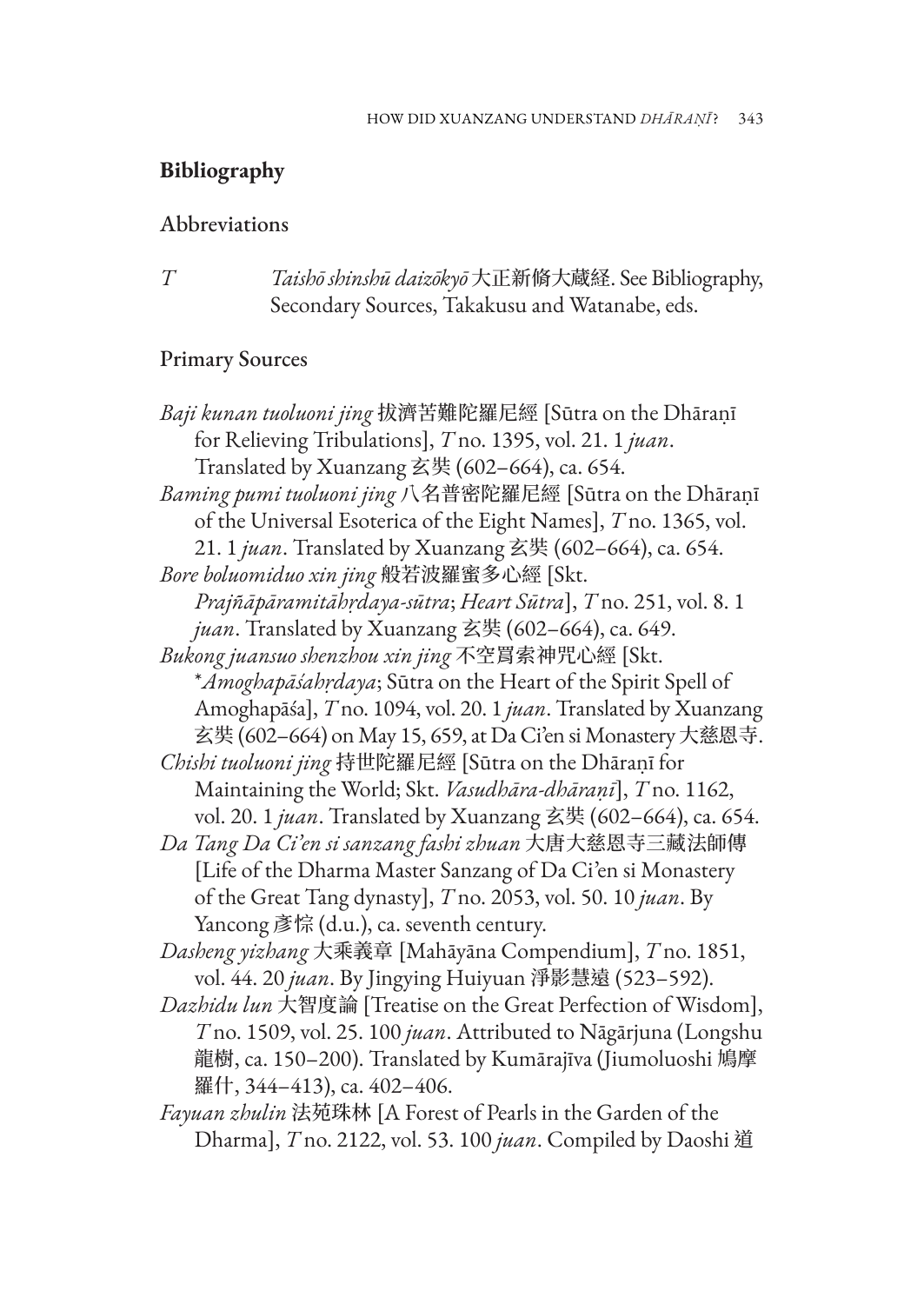世 (ca. 596–683); completed in 668.

*Liumen tuoluoni jing* 六門陀羅尼經 [Sūtra on the Six Approach Dhāraṇī], *T* no. 1360, vol. 21. 1 *juan*. Translated by Xuanzang 玄 奘 (ca. 602–664).

*Miaofa lianhua jing* 妙法蓮花經 [Skt. *Saddharmapuṇḍarīka-sūtra*, *Lotus Sūtra*], *T* no. 262, vol. 9. 7 *juan*. Translated by Kumārajīva (Jiumoluoshi 鳩摩羅什, 343–413), ca. 406 or 405.

*Pusa dichi jing* 菩薩地持經 [Bodhisattva-bhūmi; The Stages of the Bodhisattva], *T* no. 1581, vol. 30. 10 *juan*. Translated by Dharmakṣema (Tanwuchen 曇無讖, 385–433) ca. 414–421.

- *Sheng chuangbeiyin tuoluoni jing* 勝幢臂印陀羅尼經 [Sūtra on the Dhāraṇī for Bearing Banners and Seals], *T* no. 1363, vol. 21. 1 *juan*. Translated by Xuanzang 玄奘 (ca. 602–664), ca. 654.
- *Shidijing lun* 十地經論 [Skt. \**Daśabhūmika-sūtra-śāstra*; Treatise on the Sūtra on the Ten Stages], *T* no. 1522, vol. 26. 12 *juan*. By Vasubandhu (Shiqin 世親, 400–480). Translated by Bodhiruci (Putiliuzhi 菩提流支, fl. 508–540).
- *Shiyimian Guanshiyin shenzhou jing* 十一面觀世音神呪經 [Skt. \**Avalokitesvaraikādaśamukha-dhāraṇī*; Sūtra on the Spirit Spell of the Eleven-Headed Avalokiteśvara], *T* no. 1070, vol. 20. 1 *juan*. Translated by Yaśogupta (Yesheduodao 耶舍崛多).

*Shiyimian shenzhou xin jing* 十一面神呪心經 [Skt. \**Avalokitesvaraikādaśamukha-dhāraṇī*; Sūtra on the Heart of the Spirit Spell of the Eleven-Headed Avalokiteśvara], *T* no. 1071, vol. 20. 1 *juan*. Translated by Xuanzang 玄奘 (602–664) on April 27, 656, at Da Ci'en si Monastery 大慈恩寺.

*Shiyimian Guanzizai pusa xinmiyan niansong yigui jing* 十一 面觀自在菩薩心密言念誦儀軌經 [Ritual Manual Sūtra on the Recitation of the Heart-Mantra of the Eleven-headed Bodhisattva Avalokiteśvara], *T* no. 1069, 20. 3 *juan*. Translated by Amoghavajra (Bukong 不空, 705–774).

- *Tuoluoni ji jing* 陀羅尼集經 [Skt. \**Dhāraṇīsamuccaya*; Dhāraṇī collection], *T* no. 901, vol. 18. 12 *juan*. Translated by Atigupta (Adiquduo 阿地瞿多, fl. seventh century), ca. 654.
- *Tuoluoni zaji* 陀羅尼雜集 [Dhāraṇī miscellany], *T* no. 1336, vol. 21. 10 *juan*. Translator unknown; probably during Liang dynasty (502–557).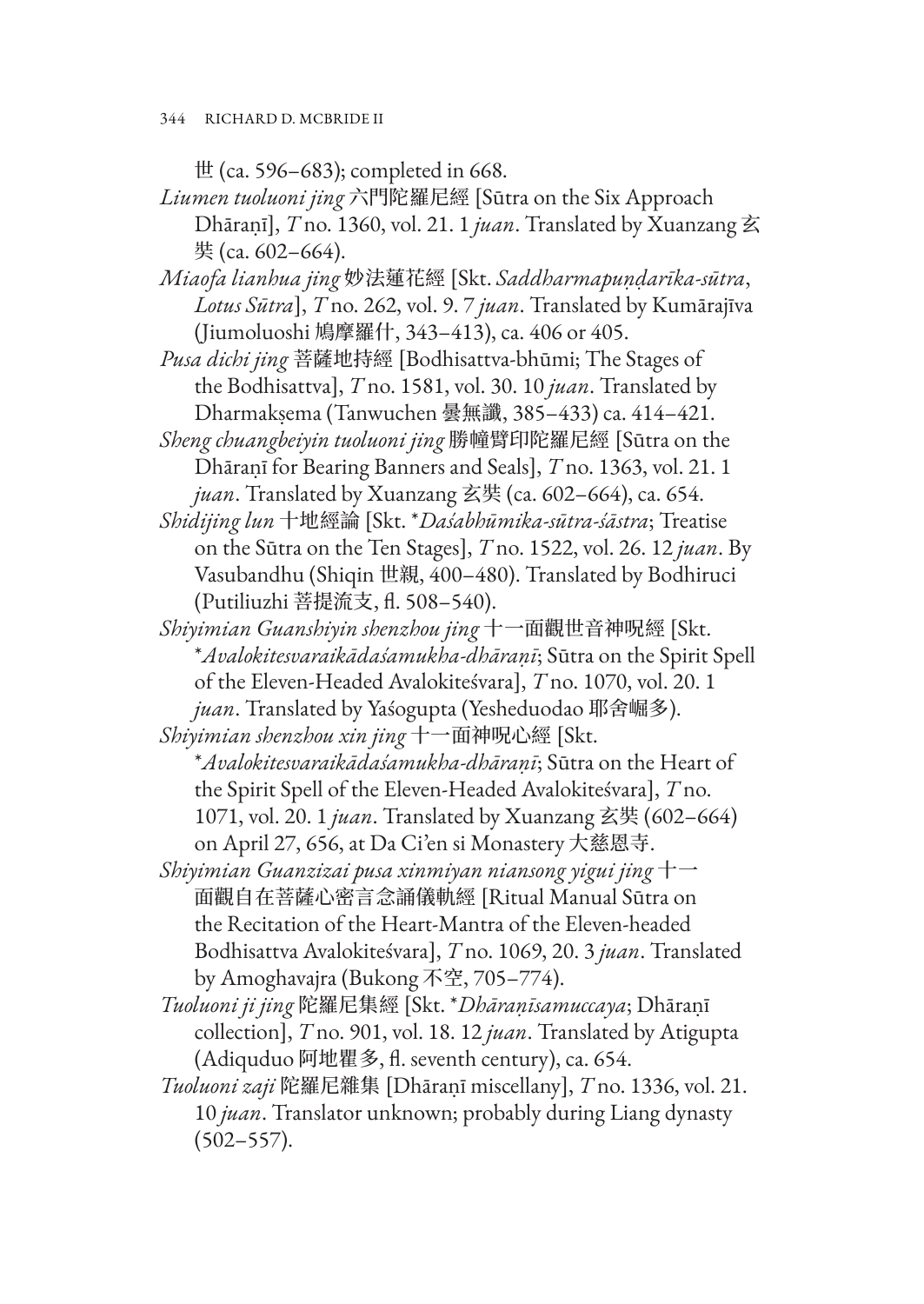- *Xu Gaoseng zhuan* 續高僧傳 [Further Lives of Eminent Monks (compiled during the Tang)], *T* no. 2060, vol. 50. 30 *juan*. Compiled by Daoxuan 道宣 (596–667); completed in 649.
- *Yuqie shidi lun* 瑜伽十地論 [Skt. *Yogācārabhūmi*; Treatise on Yogācāra stages], *T* no. 1579, vol. 30. 100 *juan*. Attributed to Maitreya (Mile 彌勒). Translated by Xuanzang 玄奘 (602–664), ca. 646–648.
- *Zhou wu shou* 咒五首 [Five Spells], *T* no. 1034, vol. 20. 1 *juan*. Translated by Xuanzang 玄奘 (602–664).
- *Zhufoxin tuoluoni jing* 諸佛心陀羅尼經 [Sūtra on the Dhāraṇī of the Heart of All Buddhas]. 1 *juan*. Translated by Xuanzang 玄奘 (ca. 602–664). *T* no. 918, vol. 19.
- *Zongshi tuoluoni yizan* 總釋陀羅尼義讚 [Encomia on a general interpretation of the Meaning of Dhāraṇī], *T* no. 902, vol. 18. 1 *juan*. Apocryphal text attributed to Amoghavajra (Bukong 不空, 705–774).

#### Secondary Sources

- Abé, Ryūichi. *The Weaving of Mantra: Kūkai and the Construction of Esoteric Buddhist Discourse*. New York: Columbia University Press, 1999.
- Braarvig, Jens. 'Dhāraṇī and pratibhāna: memory and eloquence of the bodhisattvas'. *Journal of the International Association of Buddhist Studies* 8, no. 1 (1985): 17–29.
- Ch'en, Kenneth K. S. *Buddhism in China: A Historical Survey*. Princeton: Princeton University Press, 1964.
- Cort, John E. *Jains in the World: Religious Values and Ideology in India*. Oxford: Oxford University Press, 2001.
- Davidson, Ronald M. 'Studies in *Dhāraṇī* Literature I: Revisiting the Meaning of the Term *Dhāraṇī*'. *Journal of Indian Philosophy* 37, no. 2 (April 2009): 97–147.
	- ———. 'Studies in *Dhāraṇī* Literature II: Pragmatics of *dhāraṇī*s'. *Bulletin of the School of Oriental and African Studies* 77, no. 1 (February 2014): 5–61.
- Grinstead, Eric, trans. 'The Sūtra of the Eleven-headed Avalokiteśvara Bodhisattva'. In *The Esoteric Buddhist Tradition: Selected Papers*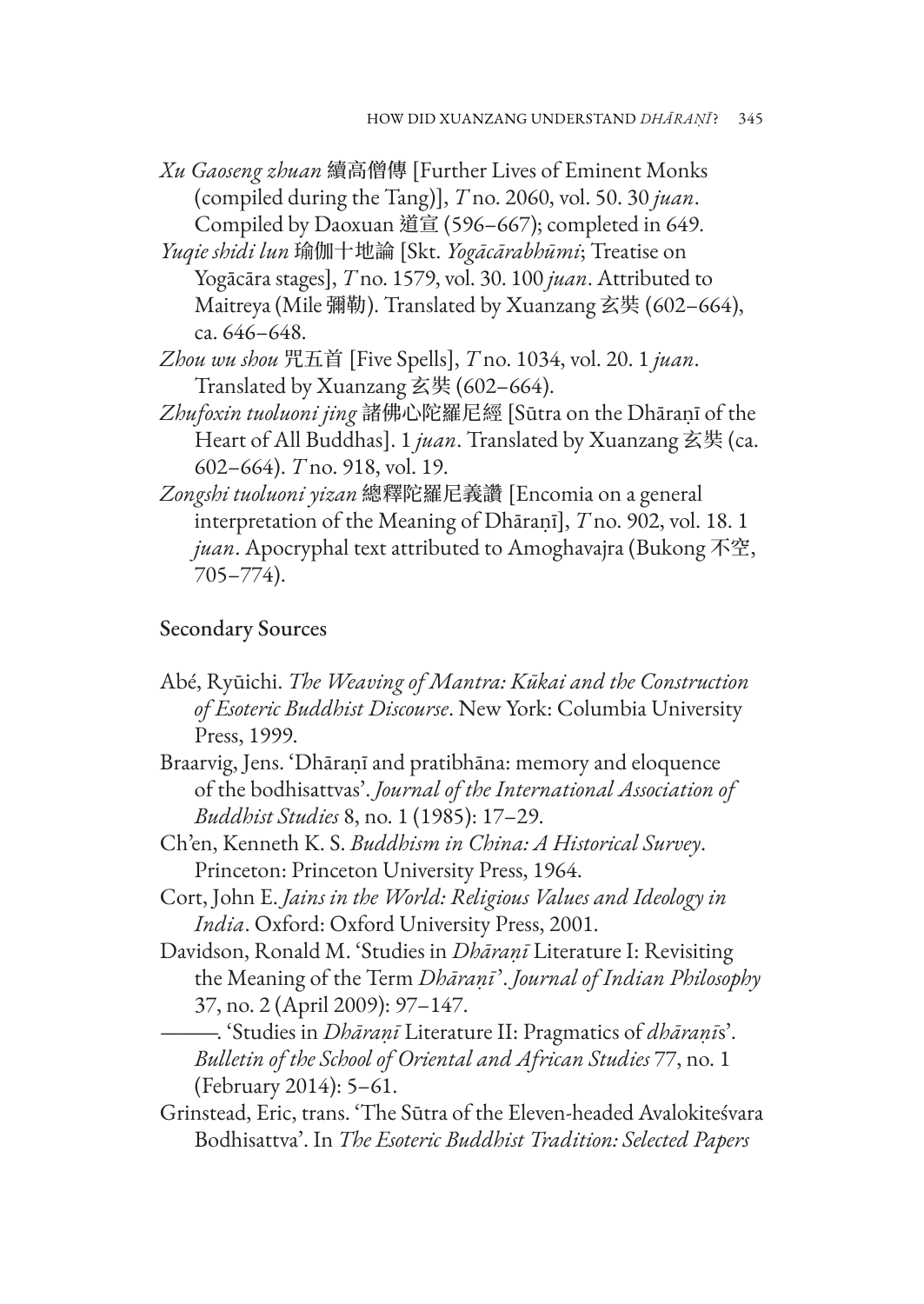*from the 1989 SBS Conference*, edited and with an introduction by Henrik H. Sørensen, 97–125. SBS Monographs 2.

- Copenhagen, Aarhus: The Seminar for Buddhist Studies, 1994. Kokusai Bukkyōgaku Daigakuin Daigaku Gakujutsu Furontia Jikkō Iinkai 国際仏教学大学院大学学術フロンティア実行委員会 [International Buddhist Studies Graduate University Academic Frontier Executive Committee], comp. *Nihon genzon hasshu issaikyō taishō mokuroku: Shōgozō (shahon) Kongōji issaikyō Nanatsudera issaikyō Ishiyamadera issaikyō Kōshōji issaikyō Saihōji issaikyō Natori Shingūji issaikyō Myōrenji zō Matsuosha issaikyō* 日本現存八種一切経対照目錄: 聖語蔵(写本)、金剛寺一 切経、七寺一切経、石山寺一切経、興聖寺一切経、西方寺一切経、 名取新宮寺一切経、妙蓮寺蔵松尾社一切経 [Concordance of the Eight Currently Extant Buddhist Canon in Japan: Manuscript Canon of Shōgozō, the Kongōji Canon, the Nanatsudera Canon, the Ishiyamadera Canon, the Kōshōji Canon, the Saihōji Canon, the Shingūji Canon in Natori, the Matsuosha Canon stored at the Myōrenji]. Tokyo: Kokusai Bukkyōgaku Daigakuin Daigaku Gakujutsu Furontia Jikkō Iinkai 国際仏教学大学院大学 学術フロンティア実行委員会, 2006.
- Kubo, Tsugunari, and Akira Yuyama, trans. *Lotus Sūtra (Taishō Volume 9, Number 262)*. Berkeley: Numata Center for Buddhist Translation and Research, 2007.
- Li Rongxi, trans. *A Biography of the Tripitaka Master of the Great Ci'en Monastery of the Great Tang Dynasty*. Berkeley: Numata Center for Buddhist Translation and Research, 1995.
- McBride, Richard D., II. 'Dhāraṇī and Spells in Medieval Sinitic Buddhism'. *Journal of the International Association of Buddhist Studies* 28, no. 1 (2005): 85–114.
	- ———. 'Practical Buddhist Thaumaturgy: *The Great Dhāraṇī on Immaculately Pure Light* in Medieval Sinitic Buddhism'. *Journal of Korean Religions* 2, no. 1 (March 2011): 33–73.
- ———. 'Wish-fulfilling Spells and Talismans, Efficacious Resonance, and Trilingual Spell Books: The *Mahāpratisarā-dhāraṇī* in Chosŏn Buddhism'. *Pacific World*, Third Series, 20 (2018): 55–94.
- Nattier, Jan. 'The *Heart Sūtra*: A Chinese Apocryphal Text?' *Journal of the International Association of Buddhist Studies* 15, no. 2